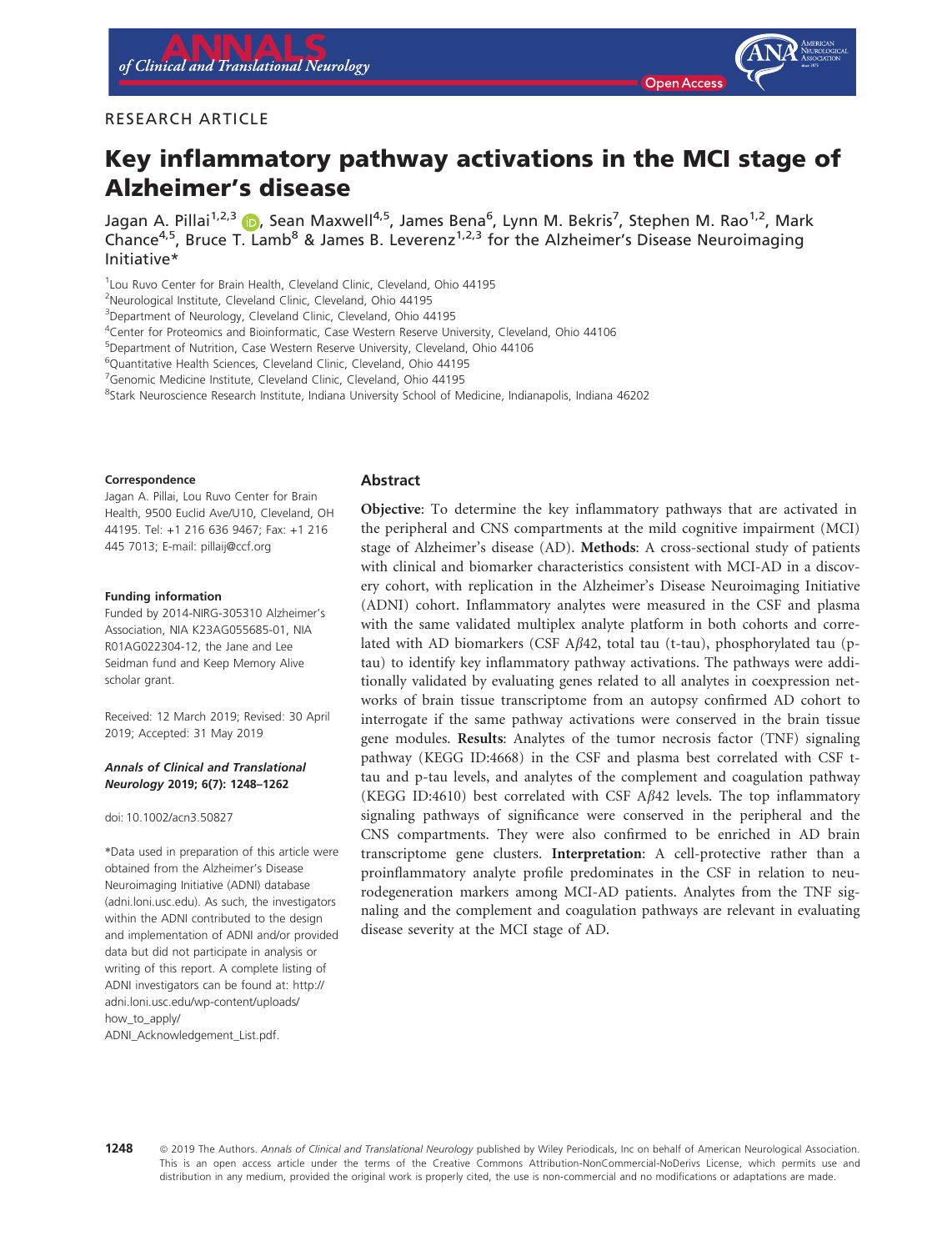# Introduction

Alzheimer's disease (AD) is characterized by a progressive decline in cognitive function and is the most common cause of dementia worldwide. Even as classical AD neuropathology is described as amyloid plaques and neurofibrillary tangles in the brain, it is recognized that a complex cascade of events involving additional molecular players likely play a crucial role in the disease onset and progression.

Accumulating evidence implicates inflammatory changes in  $AD<sup>1-3</sup>$ . The role of systemic inflammation and occurrence of amyloid plaque-dependent inflammation have been well documented in both human autopsy specimens and animal models.<sup>4,5</sup> Altered expression of multiple cytokines and chemokines in AD patients compared to controls have been reported.<sup>3,6–10</sup> Alterations in systemic inflammation, including plasma levels of tumor necrosis factor (TNF)-a-related cytokines have been linked to worsened cognition in  $AD.^{3,10,11}$  In addition, genome-wide association studies have demonstrated that polymorphisms in several inflammatory genes are associated with modestly increased risk for AD.12,13 A role for inflammation and immune mechanisms in AD therefore appears highly likely.<sup>14,15</sup>

In spite of recognition of the role for inflammation in the pathophysiology of AD, there are some key outstanding questions. (1) Which key inflammatory pathways are activated in clinical AD? Among most prior studies of inflammatory changes in AD patients, small number of inflammatory analytes were measured, typically 10 or fewer.6,10,11,16–18 To help identify inflammatory pathways or networks of inflammatory analytes pertinent to AD and to evaluate if they are helpful or harmful to cognition, it is essential to develop approaches that evaluate multiple analytes concomitantly and interrogate their biological significance when expressed together, (2) Prior studies have predominantly focused on the peripheral compartment and it remains unclear how the inflammatory changes in the CNS relates to changes in the peripheral compartment for a large set of inflammatory molecules. This knowledge is critical to a mechanistic understanding of the pathophysiological changes related to inflammation in the peripheral and CNS compartments simultaneously and to potentially evaluate the utility of monitoring these inflammatory changes in AD for clinical outcomes.

We therefore took a systematic approach to answer these two questions among mild cognitive impairment (MCI)-AD clinical patients. After evaluation in our discovery cohort we validated the results among MCI patients in the Alzheimer's Disease Neuroimaging Initiative (ADNI) cohort. We also determined if the genes related to soluble inflammatory analytes evaluated in our discovery cohort have also been transcribed in the brain tissue, using transcriptomic data from autopsied AD brains. Using functional network enrichment analysis we determined the biological pathways most likely related to the inflammatory analytes and genes of significance and its potential convergence across multiple datasets of brain, CSF, and plasma in the presence of markers of AD pathology.

## Materials and Methods

### Discovery cohort

A cross-sectional discovery study of 48 MCI-AD patients was conducted. All patient consent was obtained according to the Declaration of Helsinki and the study was approved by the Cleveland Clinic Institutional Review Board. The patients were recruited from a specialized memory clinic. The diagnosis of MCI-AD was confirmed by the presence of CSF  $A\beta$ 42 and p-tau levels consistent with a diagnosis of AD and consensus evaluation of two neurologists and a neuropsychologist by published criteria.<sup>19</sup> A commercially available test from Athena Diagnostics, ADmark- Alzheimer's evaluation Innotest sandwich Enzyme Linked Immunosorbant Assay (ELISA) kits was used for measuring CSF levels of  $A\beta$ 42, t-tau, and p-tau levels. The subjects met cut offs CSF  $A\beta 42 \leq 530 \text{pg/mL}$ , CSF p-tau  $\geq 60$ pg/mL which are consistent with Amyloid positive status on the Amyvid TM PET at our center. An additional marker of neuronal degeneration in the CSF, neuron-specific enolase (NSE), was measured in the rulesbased-medicine (RBM) multiplex analyte platform described below. NSE is often highly elevated in diseases which result in relative rapid neuronal destruction (hours/days) and levels are therefore supportive of a more recent neuronal loss in relation to analytes measured. APOE status was determined by blood samples (10 ng per subject) dispensed into 96 well plates for TaqMan allelic discrimination detection of single-nucleotide polymorphisms that discriminate the APOE alleles (rs429358, rs7412) (Life Technologies). PCR reactions were carried out using a 9700 Gene Amp PCR system (Applied Biosystems, CA) and an end-point read in a 7500 Real-Time PCR system (Applied Biosystems, CA). Table 1 provides data on discovery cohort demographics and Figure 1 provides a methodological overview of the study.

### Characterizing clinical and environmental factors

Age, sex, education, medical comorbidities family history, smoking, and other addictions and medication use, including nonsteroidal anti-inflammatory drugs (NSAIDs)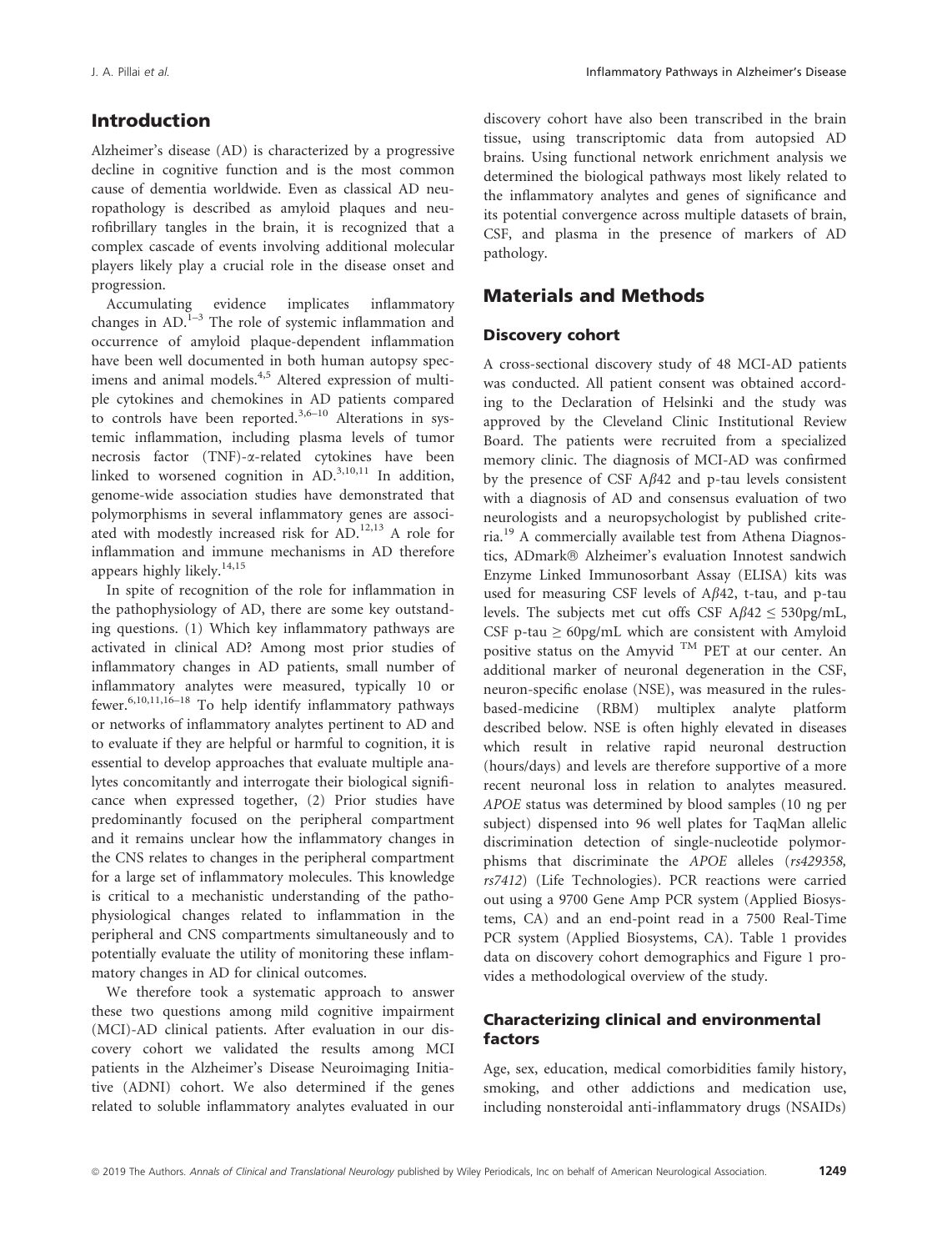|                        |            | Discovery cohort ( $N = 48$ ) | ADNI cohort $(N = 43)$ |                      |                      |
|------------------------|------------|-------------------------------|------------------------|----------------------|----------------------|
| Factor                 | $\sqrt{n}$ | <b>Statistics</b>             | $\sqrt{n}$             | <b>Statistics</b>    | P-value              |
| Age at enrollment      | 48         | 68.1 $\pm$ 7.3                | 43                     | $76.1 \pm 6.5$       | < 0.001 <sup>a</sup> |
| Gender                 | 48         |                               | 43                     |                      | 0.11 <sup>c</sup>    |
| Male                   |            | 28 (58.3)                     |                        | 32 (74.4)            |                      |
| Female                 |            | 20(41.7)                      |                        | 11(25.6)             |                      |
| Years of education     | 48         | 16.0 [12.5, 18.0]             | 43                     | 16.0 [15.0, 18.0]    | $0.12^{b}$           |
| $APOEe4$ positive      | 48         | 37(77.1)                      | 43                     | 21(48.8)             | 0.005 <sup>c</sup>   |
| <b>MMSE</b>            | 48         | $24.8 \pm 3.1$                | 43                     | $26.6 \pm 1.6$       | $<$ 0.001 $^{\circ}$ |
| CDR-SB                 | 48         | $2.2 \pm 1.3$                 | 43                     | $1.5 + 0.79$         | 0.003 <sup>a</sup>   |
| <b>DRS</b>             | 47         | $125.6 \pm 10.3$              |                        | <b>NA</b>            |                      |
| CSF $A\beta42$ , pg/mL | 48         | 305.9 [216.1, 367.1]          | 43                     | 144.0 [135.0, 167.0] | $< 0.001^b$          |
| CSF t-tau, pg/mL       | 48         | 454.3 [335.1, 771.]           | 43                     | 91.0 [64.0, 132.0]   | $< 0.001^b$          |
| CSF p-tau, pg/mL       | 48         | 79.6 [59.3, 104.6]            | 43                     | 33.0 [21.0, 42.0]    | $< 0.001^b$          |

Statistics presented as Mean  $\pm$  SD, Median [P25, P75] or N (column %).

P-values:  $a = ANOVA$ ,  $b = Kruskal-Wallis test$ ,  $c = Pearson's chi-square test$ .

MMSE, Mini-mental state exam; CDR-SB, Clinical dementia rating scale-sum of boxes.

DRS, Dementia rating scale.  $P$  values in bold meet statistical significance <0.05.



Figure 1. Methodological overview.

were characterized. Confounding treatment with steroids, trauma, and surgical intervention and infectious disease in the last 6 months, in addition to uncontrolled diabetes and vascular disease as part of clinical evaluation were screened. Additional preexisting proinflammatory disorders (e.g., systemic lupus erythematosus) were recorded and levels of C-reactive protein (CRP) and sedimentation rate related to systemic inflammation was quantified in the blood. Table S1.

### Neuropsychological tests

Mini-Mental State Examination (MMSE),<sup>20</sup> WMS-IV Logical Memory 1 and  $2,^{21}$  Clinical Dementia Rating scale  $(CDR-SB$  and  $Global$ ),<sup>22</sup> and Dementia Rating Scale  $(DRS)^{23}$  tests were conducted to characterize the degree of their baseline cognitive and functional deficits.

### Inflammatory biomarkers

CSF and plasma were collected and analyzed by an independent laboratory via the validated RBM Multi-Analyte Profile (MAP) platform from Myriad Genetics (Salt Lake City, UT). Samples were evaluated for levels of 86 analytes using a custom MAP: HumanMAP® v2.0 + IL1 and 16 using a Luminex platform. Validation has been performed as defined by the Clinical and Laboratory Standards Institute and is therefore replicable across multiple runs. CSF and plasma samples were collected contemporaneously. They were both frozen within 15 min after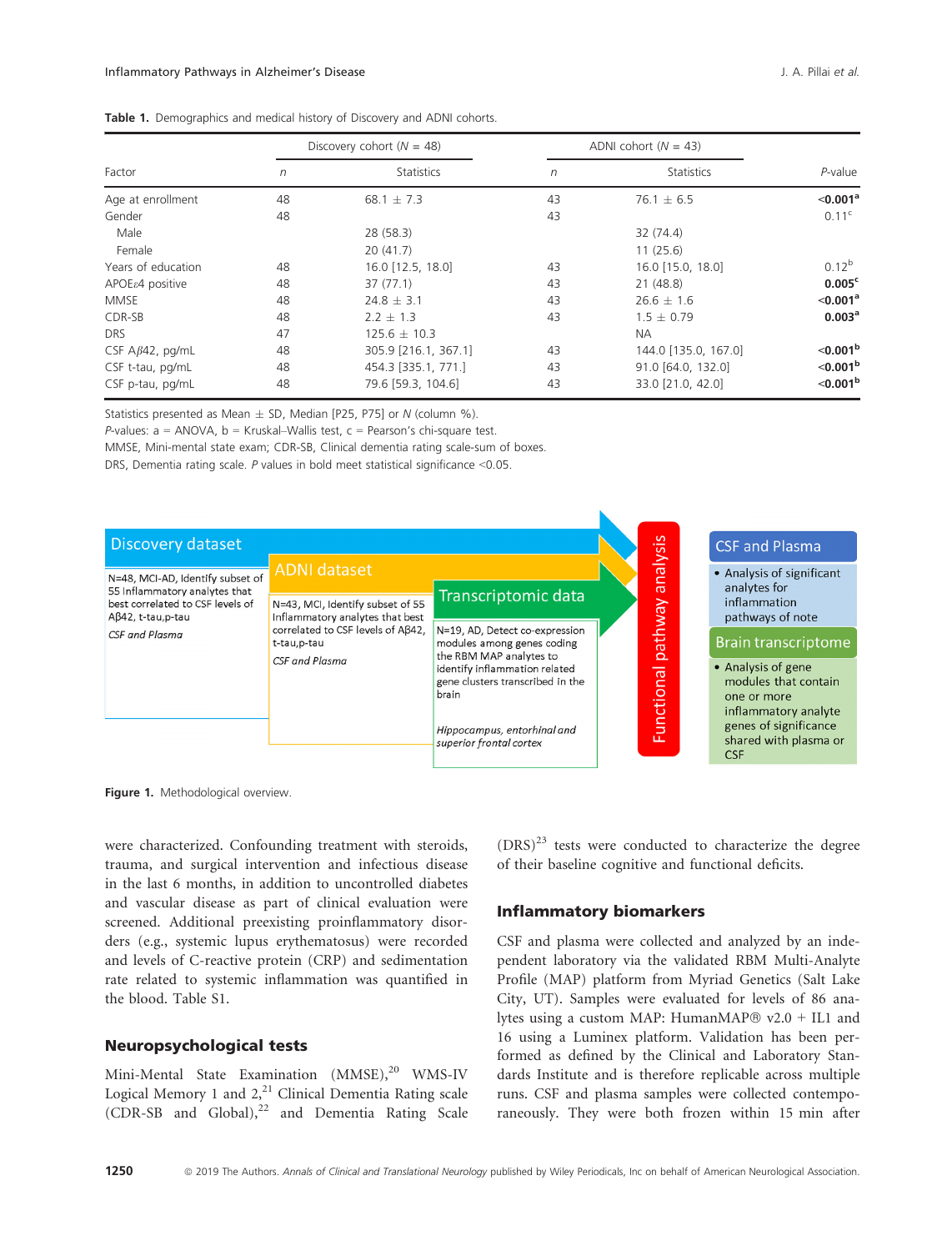collection and processed (at  $-70^{\circ}$ C in dry ice) and maintained at a freezing temperature  $(-80^{\circ}$ C at a maximum nonfrost-free type refrigerator) continuously. The samples were shipped frozen, in a Styrofoam container with sufficient dry ice to maintain temperature less than  $-70^{\circ}$ C for at least 48 h. Samples therefore underwent a single freeze thaw cycle prior to analyses. Each analyte measure had to pass a threshold of measurement and quality control criteria set by Myriad Genetics.

The consistency of the data was further evaluated by internal and external validation. There were two technical replicates of CSF and plasma samples chosen randomly from three patients to evaluate consistency of data. Expected high degree of correlation within individual subjects analyte profiles between markers of positive acute phase response (CRP, haptoglobin, ferritin, a2 macroglobulin, fibrinogen) was further confirmed and the results from the discovery cohort were next evaluated in ADNI.

#### ADNI validation cohort

ADNI is a longitudinal multicenter study designed to develop clinical, imaging, genetic, and biochemical biomarkers for the early detection and tracking of AD. ADNI was launched by the National Institute of Aging and is a multicenter project with additional support from private pharmaceutical companies, and nonprofit organizations. ADNI 1 eligibility criteria are described in the ADNI 1 protocol [http://adni.loni.usc.edu/methods/documents/](://adni.loni.usc.edu/methods/documents/). Briefly, participants are 55–90 years of age, had an informant able to provide an independent evaluation of functioning, and spoke either English or Spanish. Participants had completed at least 6 years of education (or had a work history sufficient to exclude mental retardation). General inclusion/exclusion criteria for MCI subjects are as follows: MMSE scores between 24 and 30 (inclusive; exceptions made on a case by case basis by neurologists at the center of follow up), a memory complaint, objective memory loss measured by education adjusted scores on Wechsler Memory Scale Logical Memory II, a CDR of 0.5, absence of significant levels of impairment in other cognitive domains, essentially preserved activities of daily living, and an absence of dementia.

The demographics at baseline among the subset of all 43 ADNI MCI participants who had CSF and plasma multiplex data were used in the validation analysis are shown in Table 1. These subjects were noted to have CSF  $A\beta$ 42, t-tau, and p-tau levels supportive of underlying AD pathology.<sup>24</sup> Details on the Luminex method used for ADNI AD biomarkers measurement are detailed elsewhere.<sup>25</sup> CSF samples were measured for levels of 159 analytes using the RBM DiscoveryMAP® v.1.0 panel. The RBM HumanMAP® v.2.0 used in the discovery cohort is a subset of the RBM DiscoveryMAP® v.1.0 and uses a

Luminex platform with the same quality control and thresholding process used in ADNI dataset and are comparable. We analyzed data from ADNI's well-characterized subset of MCI participants who had curated CSF and plasma multiplex data, the details of which have been published previously.<sup>26</sup> The data from CSF QC multiplex data used in this analysis is the cleaned, quality controlled data according to methodology described in the statistical analysis of Biomarkers Consortium data primer.<sup>27</sup>

### Bioinformatics and statistical analysis

### Ontology analysis and network analysis to identify inflammatory analytes

Gene/protein annotations and gene ontologies were downloaded from the Gene Ontology  $(GO)^{28}$  and processed into tabular files containing GO terms annotated to genes and the gene ontology tree. The RBM analyte names were mapped to HUGO Gene Nomenclature Committee gene symbols by manual curation. All analytes had a one to one correspondence with coding genes with the exceptions of ferritin (heavy chain coding gene FTH1), and fibrinogen (alpha chain coding gene FGA). The full ontology tree rooted at the inflammatory response node (GO:0006954) was constructed and all genes labeled by this term were extracted ( $n = 458$ ). The analytes identified in the proprietary RBM Inflammation $\text{MAP}^{\circledast}$  v1.0  $(n = 45$  analytes) and the inflammatory response genes from GO analysis were combined  $(n = 483)$  and used in a network analysis to identify additional analytes from the RBM HumanMAP $^{\circledR}$  v2.0 that are related to inflammation. The Crosstalker algorithm was run using the 483 seeds to rank the RBM HumanMAP $^{\circledR}$  by their proximity to the seeds.<sup>29,30</sup> The analysis was run using three reference networks (STRINGv10.5, BioGRIDv3.4.163, and Human Protein Reference Database, all latest versions), and repeated three times on each network since the algorithm is nondeterministic.<sup>21,31</sup> For a target analyte to be deemed significant it had to pass the significance threshold in all three runs for the same reference network where significance was set at  $P < 0.2$  ( $\ge 0.85$ ). This identified an additional eight analytes from the RBM HumanMAP® that were combined with the RBM InflammationMAP $^{\circ}$  $(n = 45$  analytes) to form our final comprehensive list of 53 candidate inflammatory analytes. The list of inflammatory analytes analyzed in the study is provided in Table 2.

#### Statistical analysis

The CSF and plasma analytes of interest identified above were log transformed, which limits the impact of extreme measures. Only those with at least 50% response rate of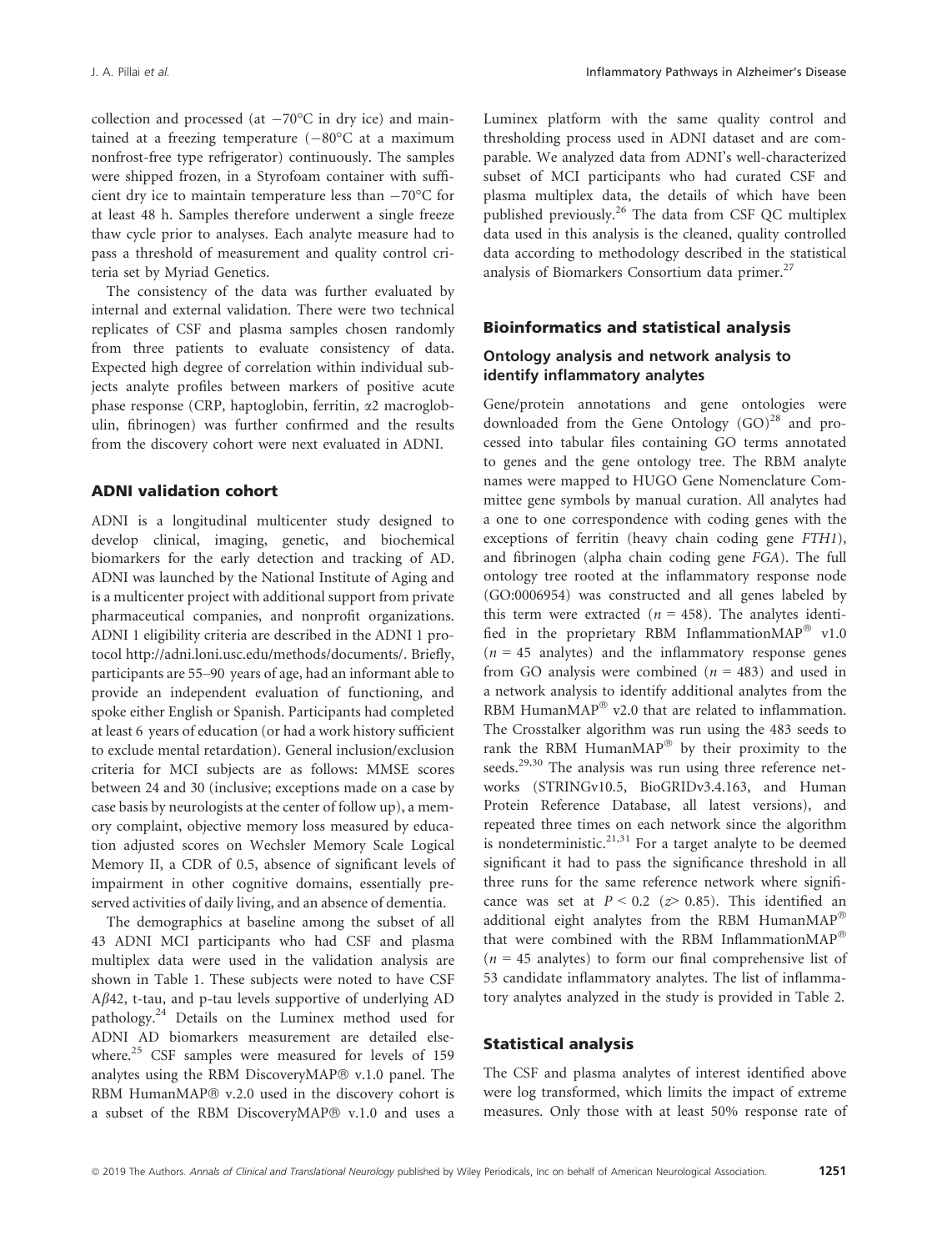analytes above the limit of detection were included for further analysis Figure S1. The absolute values of the inflammatory markers and AD biomarkers were compared. Normality of biomarkers was evaluated using graphical methods and the Shapiro–Wilk test and a log (base 2) transformation allowed Pearson correlations to be fit. Along with estimates of correlation, 95% confidence intervals and P-values with and without false discovery rate (FDR) adjustment were calculated. If we assume 53 analytes (corresponding to a Bonferroni adjusted significance level of 0.009), with 48 CSF samples and 46 plasma samples used in each analysis, there would be 80% power to detect correlations above 0.5 as statistically significant. Analysis was performed unadjusted and then adjusting for age, sex, baseline MMSE, and APOEe4 status (present vs. absent). Agreement on relative ordering of response of analytes between the discovery and ADNI data was evaluated using Kendall's W coefficient of concordance statistic. 95% confidence intervals for kappa statistics and P-values testing whether more agreement than expected by chance were calculated for both measures. Analysis was performed using SAS software (version 9.4) and an overall significance level of 0.05 was assumed for all tests.

### Subgroup searching for analyte synergistic relationships

In order to evaluate analyte levels that show higher correlation when considered together (synergistic relationship) rather than individual analyte correlation by univariate analysis alone, we performed an exhaustive search to find analyte subgroups whose aggregate levels maximally correlated with AD CSF biomarkers. The full panel of analytes was filtered to contain only those which were detected in at least 50% of the data. All subgroups of analytes were enumerated up to maximum group size of six analytes. Aggregate activity of each subgroup was computed by first normalizing each analyte by subtracting the mean and dividing by the standard deviation, and then summing normalized analyte levels for each patient. $32,33$ The Pearson correlation coefficient was computed between the aggregate activity of each analyte group and all response markers (e.g., t-tau levels). Only the highest scoring analyte subgroup was reported for each response marker in CSF and plasma, respectively. Significance Pvalues for findings were estimated by two tests using an approach that has been previously described.<sup>32</sup> Hypothesis 1(H1) tested how likely we were to see greater or equal correlation with random analyte subgroups by sampling 10,000 random analyte subgroups (of the same size as each actual best scoring analyte subgroup) from among all analytes that met the 50% detection threshold (i.e., not just the inflammatory analytes) and computing the correlation values. P-values were estimated as the fraction of random subgroups that achieved greater or equal correlation with the response marker as the actual analyte subgroup. Hypothesis 2(H2) tested how likely we were to randomly observe greater or equal correlation between the aggregate activity of an analyte subgroup and a response marker by permuting the values of each response marker 10,000 times and computing the correlation values to the aggregate analyte levels. P-values were estimated as the proportion of randomized responses with equal or greater correlation with aggregate analyte levels than the actual response.

### Functional pathway analysis on analytes of interest

The analytes of significance identified in the univariate statistical analysis and confirmed in the analyte subgroup search above in relation to CSF neurodegeneration markers were entered into STRING: functional protein association networks for pathway enrichment analysis.<sup>34</sup> The top pathway for each analysis with the largest gene count and the lowest P value following FDR correction is reported.

### Weighted gene coexpression network analysis (WGCNA) in autopsy AD brains

The R package  $WGCNA^{35}$  was used to construct coexpression networks as in prior studies<sup>36</sup> using Alzheimer's Disease Dataset: GSE 48350 ([https://www.ncbi.nlm.nih.](https://www.ncbi.nlm.nih.gov/geo/query/acc.cgi?acc=GSE48350) [gov/geo/query/acc.cgi?acc=GSE48350\)](https://www.ncbi.nlm.nih.gov/geo/query/acc.cgi?acc=GSE48350). Here, postmortem brain tissue had been collected from ADRC brain banks, data from all 19 AD brains in the dataset with hippocampal, entorhinal cortex, and superior frontal cortex transcriptomic data were used for the current analysis. The GSE48350 expression data were reduced to probe sets corresponding to the 84 RBM full panel genes. Four HumanMAP® RBM analytes were not represented by any probe sets (IL12, IgE, Chorionic Gonadotropin Subunit Beta 3, and CA-19-9). The remaining 80 RBM analytes were represented by 198 probe sets. The modules with one or more inflammatory analyte genes of significance shared with plasma or CSF were characterized using GO Elite to control the network-wide false discovery rate, with all enriched pathways comprising at least 10 genes at  $Z > 2$  and FDR < 0.01.<sup>37</sup> The gene modules were characterized for their functional enrichment of biological pathways using STRING<sup>34</sup> to evaluate their functional role.

### Results

Subject demographics of the discovery and ADNI cohorts are in Table 1. Summary statistics of the 53 inflammatory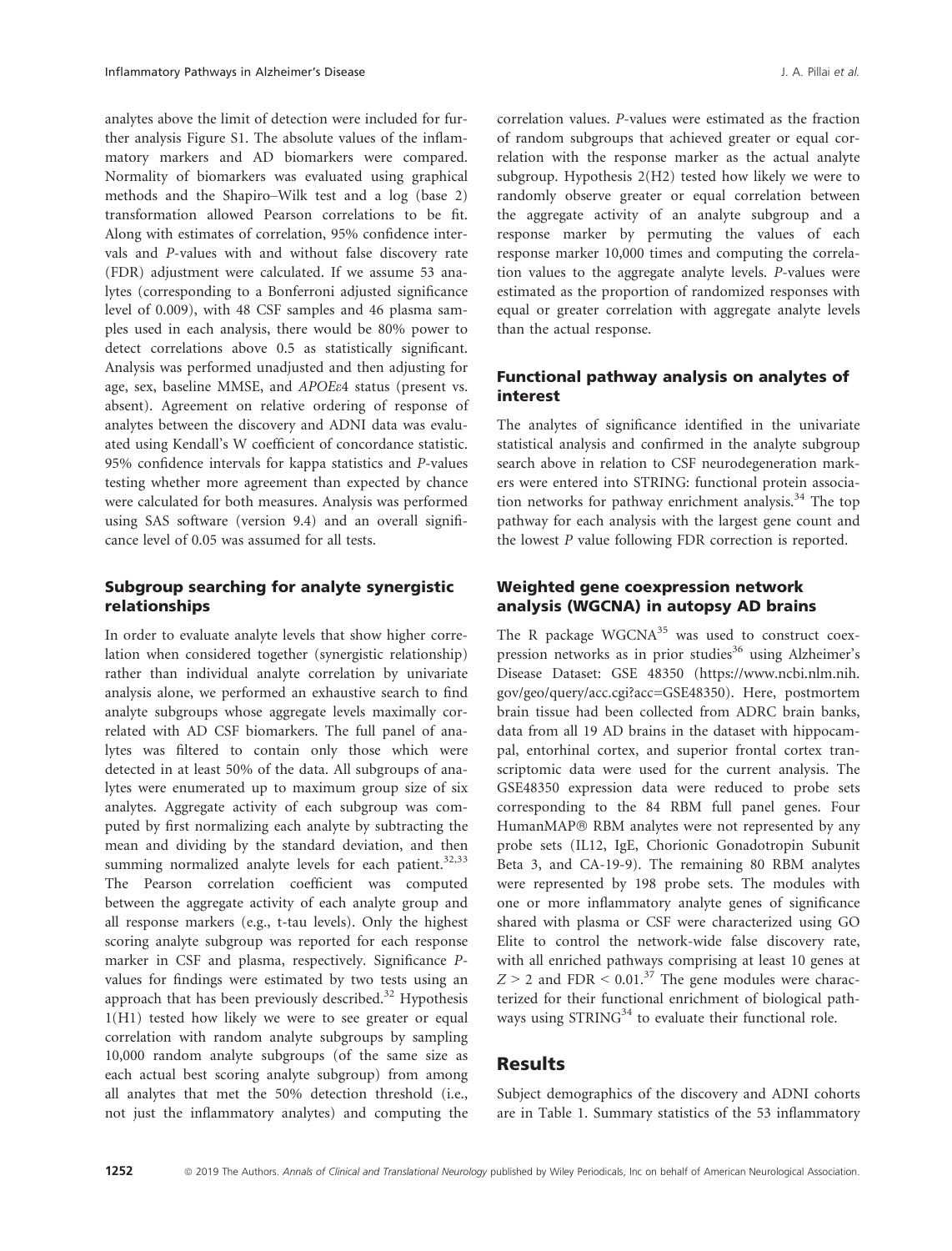|  |  | Table 2. List of inflammatory analytes analyzed. |  |  |
|--|--|--------------------------------------------------|--|--|
|--|--|--------------------------------------------------|--|--|

| <b>RBM Name</b>                                      | Gene              | <b>RBM Name</b>                              | Gene               |
|------------------------------------------------------|-------------------|----------------------------------------------|--------------------|
| 1. Alpha-1-Antitrypsin                               | SERPINA1          | 27. Interleukin-12 Subunit p40               | IL12B              |
| 2. Alpha-2-Macroglobulin                             | A <sub>2</sub> M  | 28. Interleukin-12 Subunit p70               | IL12P70            |
| 3. Apolipoprotein A-I                                | APOA1             | 29. Interleukin-15                           | IL15               |
| 4. Beta-2-Microglobulin                              | B <sub>2</sub> M  | 30. Interleukin-17                           | IL <sub>17</sub> A |
| 5. Brain-Derived Neurotrophic Factor                 | <b>BDNF</b>       | 31. Interleukin-18                           | IL18               |
| 6. Complement C3                                     | C <sub>3</sub>    | 32. Interleukin-8                            | CXCL8              |
| 7. C-Reactive Protein                                | CRP               | 33. Interleukin-23                           | IL23A              |
| 8. Eotaxin-1                                         | CCL11             | 34. Macrophage Inflammatory Protein-1 alpha  | CCL <sub>3</sub>   |
| 9. Fibrinogen                                        | FGA               | 35. Macrophage Inflammatory Protein-1 beta   | CCL4               |
| 10. Factor VII                                       | F7                | 36. Matrix Metalloproteinase-3               | MMP3               |
| 11. Ferritin                                         | FTH <sub>1</sub>  | 37. Matrix Metalloproteinase-9               | MMP9               |
| 12. Granulocyte-Macrophage Colony-Stimulating Factor | CSF <sub>2</sub>  | 38. Monocyte Chemotactic Protein 1           | CCL <sub>2</sub>   |
| 13. Granulocyte Colony-Stimulating Factor            | CSF3              | 39. Matrix Metalloproteinase-2               | MMP <sub>2</sub>   |
| 14. Haptoglobin                                      | HP                | 40. Myeloperoxidase                          | <b>MPO</b>         |
| 15. Intercellular Adhesion Molecule 1                | ICAM1             | 41. Neuron-Specific Enolase                  | ENO <sub>2</sub>   |
| 16. Interferon gamma                                 | <b>IFNG</b>       | 42. Plasminogen Activator Inhibitor 1        | SERPINE1           |
| 17. Interleukin-1 alpha                              | IL <sub>1</sub> A | 43. Serotransferrin                          | TF                 |
| 18. Interleukin-1 beta                               | IL <sub>1</sub> B | 44. Stem Cell Factor                         | SCF                |
| 19. Interleukin-1 receptor antagonist                | IL1RN             | 45. T-Cell-Specific Protein RANTES           | CCL <sub>5</sub>   |
| 20. Interleukin-2                                    | IL2               | 46. Tissue Inhibitor of Metalloproteinases 1 | TIMP1              |
| 21. Interleukin-3                                    | IL3               | 47. Tumor Necrosis Factor alpha              | <b>TNF</b>         |
| 22. Interleukin-4                                    | II.4              | 48. Tumor Necrosis Factor beta               | <b>LTA</b>         |
| 23. Interleukin-5                                    | IL <sub>5</sub>   | 49. Tumor Necrosis Factor Receptor 2         | TNFRSF1B           |
| 24. Interleukin-6                                    | IL6               | 50. Vascular Cell Adhesion Molecule-1        | VCAM1              |
| 25. Interleukin-7                                    | IL7               | 51. Vascular Endothelial Growth Factor       | <b>VEGFA</b>       |
| 26. Interleukin-10                                   | <b>IL10</b>       | 52. Vitamin D-Binding Protein                | GC                 |
|                                                      |                   | 53. von Willebrand Factor                    | <b>VWF</b>         |

analytes evaluated in CSF and plasma are provided in Table S2.

#### Discovery cohort

### Univariate analysis CSF

In the unadjusted analyses, after applying the FDR correction, TNFR2, SCF, Ferritin, and a2macroglobulin were positively correlated with CSF t-tau, p-tau, and NSE. After adjusting for covariates (age, sex, baseline MMSE, APOEe4 status), the same associations were significant. In addition, MMP2, MMP3,  $\beta$ 2 microglobulin, VCAM1, and VEGF were positively correlated with CSF t-tau, and ptau but not NSE. After adjustment for the same covariates in addition to the above five analytes, CCL2 (MCP1) and vWF were also found to be significantly correlated with CSF t-tau and p-tau. (Table 3). There were no significant correlations of the CSF inflammatory analytes to CSF  $A\beta$ 42.

#### Univariate analysis plasma

In unadjusted analysis after applying the FDR correction, only a2-macroglobulin was positively correlated with CSF t-tau and p-tau measures and MMP9 was positively correlated with CSF NSE. After adjustment for covariates, the associations between a2-macroglobulin and CSF p-tau and between MMP9 and CSF NSE remained significant (Table 4). There were no significant correlations of the plasma inflammatory analytes to CSF  $A\beta$ 42.

#### Secondary analyses

None of the CSF and plasma inflammatory analytes had a significant degree of correlation with any of the cognitive measures after applying the FDR correction. No difference was noted in the analytes of significance when adjusted for NSAID exposure. Adjusting for individual CSF/plasma albumin ratio noted no decrease in the number of analytes of significance on the Pearson correlations corrected for FDR. While, complement C3 and vWF were the additional analytes from the unadjusted correlations with CSF t-tau now meeting FDR correction.

When comparing univariate correlations between plasma and CSF inflammatory analytes and CSF AD biomarkers in the discovery cohort, the correlation values to AD biomarkers for plasma inflammatory analytes were lower than those for CSF (Tables 3 and 4 and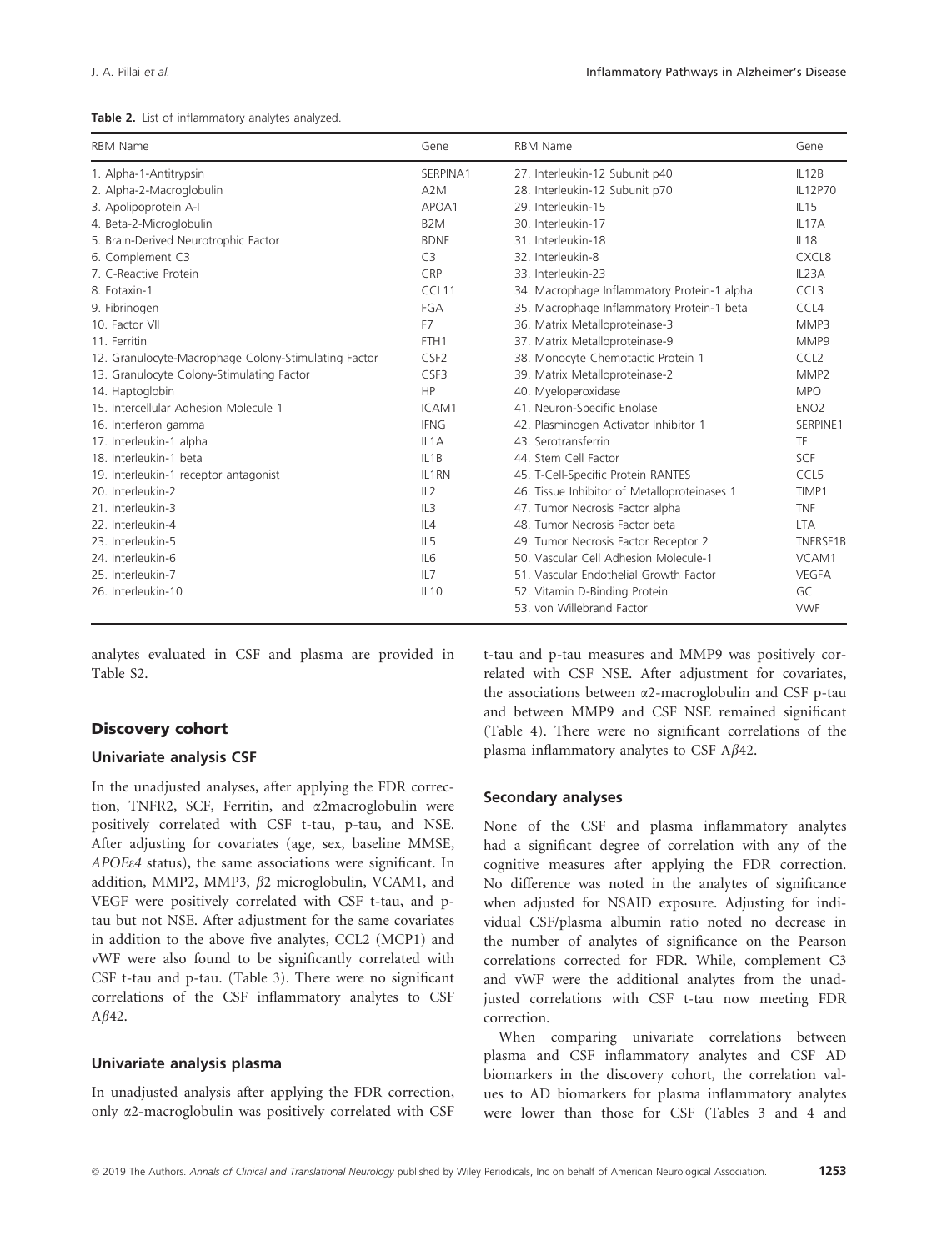Table 3. Significant associations between CSF inflammatory analytes and CSF neurodegenerative markers (adjusted for age, sex, APOE&4, and MMSE) in discovery cohort.

| Factor 1    | Factor 2             | ${\cal N}$ | Pearson r (95% CI)            | Raw P-value | False discovery rate (FDR) P-value |
|-------------|----------------------|------------|-------------------------------|-------------|------------------------------------|
| $A\beta 42$ | <b>VDBP</b>          | 47         | 0.37(0.08, 0.60)              | 0.014       | 0.16                               |
| Total Tau   | TNFR <sub>2</sub>    | 48         | $0.73$ $(0.55, 0.84)$         | < 0.001     | < 0.001                            |
|             | SCF                  | 48         | $0.66$ $(0.44, 0.80)$         | < 0.001     | < 0.001                            |
|             | B <sub>2</sub> M     | 47         | $0.62$ $(0.38, 0.77)$         | < 0.001     | < 0.001                            |
|             | Ferritin             | 48         | 0.58(0.33, 0.74)              | < 0.001     | < 0.001                            |
|             | A2M                  | 48         | 0.50(0.24, 0.69)              | < 0.001     | 0.002                              |
|             | MMP3                 | 48         | 0.49(0.22, 0.69)              | < 0.001     | 0.002                              |
|             | VCAM1                | 48         | $0.46$ (0.18, 0.66)           | 0.002       | 0.012                              |
|             | <b>VEGF</b>          | 48         | 0.42(01.4, 0.64)              | 0.004       | 0.012                              |
|             | CCL2 (MCP1)          | 48         | 0.38(0.09, 0.61)              | 0.009       | 0.023                              |
|             | vWF                  | 48         | 0.34(0.05, 0.58)              | 0.022       | 0.047                              |
| PhosphoTau  | TNFR <sub>2</sub>    | 48         | $0.72$ $(0.54, 0.84)$         | < 0.001     | < 0.001                            |
|             | SCF                  | 48         | $0.71$ $(0.52, 0.83)$         | < 0.001     | < 0.001                            |
|             | B <sub>2</sub> M     | 47         | $0.60$ $(0.36, 0.76)$         | < 0.001     | < 0.001                            |
|             | Ferritin             | 48         | $0.59$ (0.35, 0.75)           | < 0.001     | < 0.001                            |
|             | A2M                  | 48         | 0.57(0.32, 0.74)              | < 0.001     | 0.002                              |
|             | VCAM1                | 48         | $0.48$ $(0.21, 0.68)$         | < 0.001     | 0.003                              |
|             | MMP3                 | 48         | $0.46$ (0.18, 0.66)           | 0.002       | 0.006                              |
|             | <b>VEGF</b>          | 48         | 0.43(0.14, 0.64)              | 0.003       | 0.009                              |
|             | vWF                  | 48         | 0.41(0.12, 0.63)              | 0.005       | 0.013                              |
|             | CCL2 (MCP1)          | 48         | 0.35(0.05, 0.58)              | 0.020       | 0.045                              |
| <b>NSE</b>  | Ferritin             | 48         | 0.75(0.58, 0.85)              | < 0.001     | < 0.001                            |
|             | SCF                  | 48         | 0.71(0.51, 0.83)              | < 0.001     | < 0.001                            |
|             | TNFR <sub>2</sub>    | 48         | $0.68$ $(0.47, 0.81)$         | < 0.001     | < 0.001                            |
|             | CCL4 (M1P1 $\beta$ ) | 48         | 0.48(0.21, 0.68)              | < 0.001     | 0.004                              |
|             | vWF                  | 48         | 0.48(0.21, 0.68)              | < 0.001     | 0.005                              |
|             | A2M                  | 48         | $0.46$ (0.18, 0.66)           | 0.002       | 0.008                              |
|             | MMP2                 | 47         | 0.39(0.10, 0.62)              | 0.009       | 0.036                              |
|             | VCAM1                | 48         | 0.36(0.06, 0.59)              | 0.017       | 0.045                              |
|             | MMP3                 | 48         | 0.31(0.01, 0.55)              | 0.043       | 0.10                               |
|             | AAT                  | 47         | $-0.36$ ( $-0.60$ , $-0.07$ ) | 0.016       | 0.045                              |

FDR  $P$  values in bold meet statistical significance  $< 0.05$ .

Table 4. Significant associations between Plasma inflammatory analytes and CSF neurodegenerative markers (adjusted for age, sex, APOE&4, and MMSE) in discovery cohort.

| Factor 1   | Factor 2         | Ν  | Pearson r (95% CI)            | Unadjusted P-value | False discovery rate (FDR) P-value |
|------------|------------------|----|-------------------------------|--------------------|------------------------------------|
| ABeta42    | CCL4             | 46 | 0.39(0.09, 0.61)              | 0.011              | 0.35                               |
|            | AAT              | 46 | 0.31(0.01, 0.56)              | 0.042              | 0.41                               |
| Total Tau  | A <sub>2</sub> M | 46 | 0.38(0.08, 0.61)              | 0.013              | 0.20                               |
|            | ICAM1            | 45 | $-0.40$ ( $-0.63$ , $-0.10$ ) | 0.009              | 0.20                               |
| PhosphoTau | A <sub>2</sub> M | 46 | 0.49(0.22, 0.69)              | < 0.001            | 0.023                              |
|            | ICAM1            | 45 | $-0.36$ ( $-0.60, -0.05$ )    | 0.020              | 0.31                               |
|            | <b>VEGF</b>      | 45 | $-0.43$ ( $-0.65$ , $-0.13$ ) | 0.005              | 0.10                               |
| <b>NSE</b> | MMP9             | 45 | 0.57(0.31, 0.74)              | < 0.001            | 0.002                              |
|            | Haptoglobin      | 46 | $-0.39$ ( $-0.62$ , $-0.09$ ) | 0.010              | 0.16                               |

FDR P values in bold meet statistical significance < 0.05.

Fig. S2). On Synergistic group analysis A2M, CCL2, ENO2, MMP3, and TNFRSF1B shared significance between plasma and CSF t-tau, whereas CCL4, HP, and SERPINA1 shared synergistic correlations with  $A\beta 42$ (Table 5).

### Comparing inflammatory analytes in ADNI versus the discovery cohort

On univariate comparisons none of the inflammatory analyte correlations with CSF neurodegeneration markers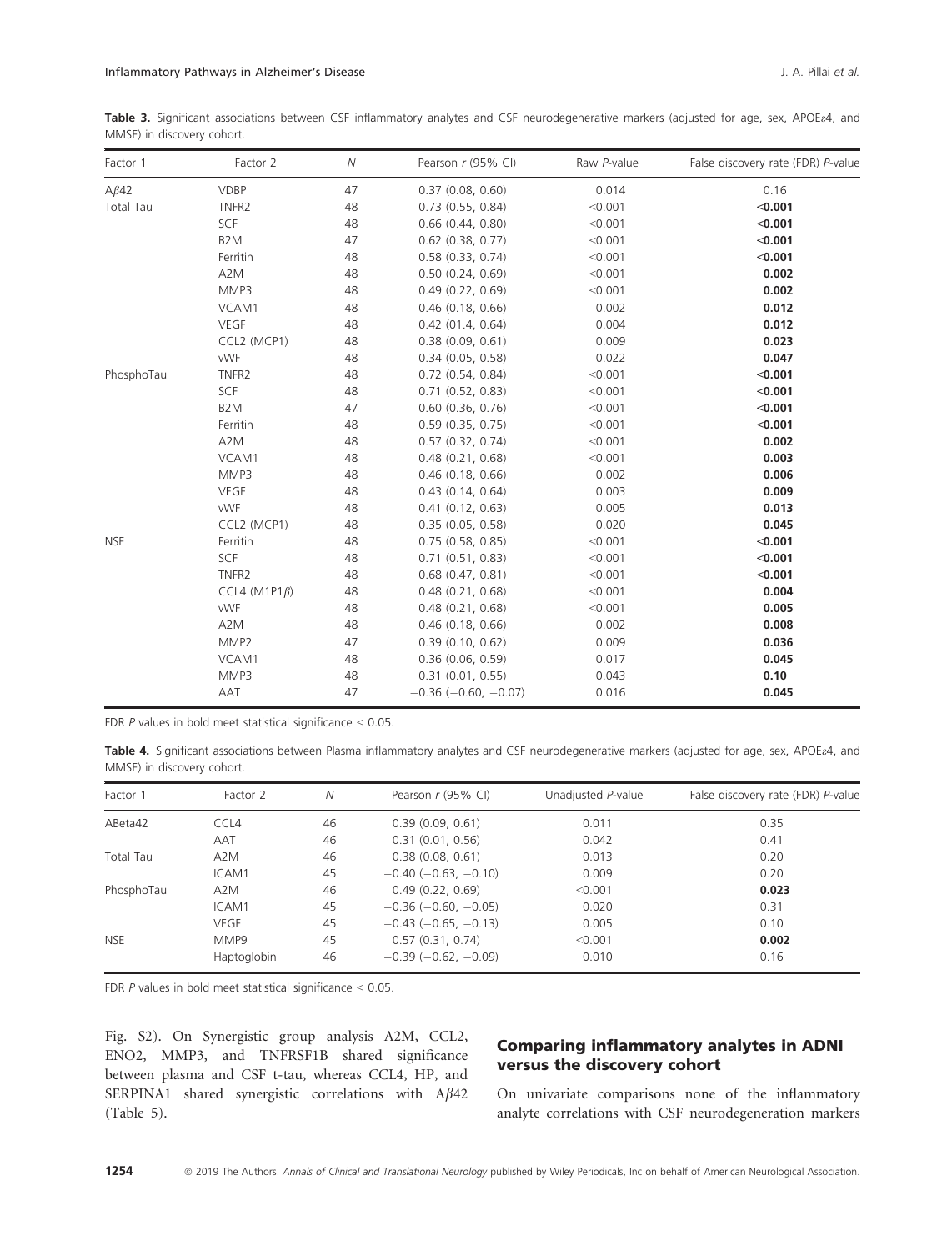|  |  |  |  |  | <b>Table 5.</b> Analyte subgroup analysis with most significant inflammatory analytes in discovery cohort. |  |
|--|--|--|--|--|------------------------------------------------------------------------------------------------------------|--|
|--|--|--|--|--|------------------------------------------------------------------------------------------------------------|--|

| CSF factor (+correlation,<br>$-correlation)$       | r                 | H1P<br>value         | $H2P$ -<br>value     | Analyte subgroup                                                                           | Shared with plasma                 | Shared with ADNI<br>dataset  |
|----------------------------------------------------|-------------------|----------------------|----------------------|--------------------------------------------------------------------------------------------|------------------------------------|------------------------------|
| $A\beta 42+$                                       | 0.69              | < 0.0001             | < 0.0001             | SERPINA1, CRP, HP, CCL4, ENO2, CCL5,<br>VEGFA, GC, VWF                                     | CCL4, HP, SERPINA1                 |                              |
| $A\beta42-$                                        | $-0.039$          | 0.074                | 0.40                 | SERPINE1                                                                                   |                                    |                              |
| $t$ -tau $+$                                       | 0.917             | < 0.0001             | < 0.0001             | A2M, CRP, F7, FTH1, MMP3, CCL2,<br>ENO2, TNFRSF1B, VWF                                     | A2M,CCL2,ENO2,<br>MMP3, TNFRSF1B   | FTH1, MMP3                   |
| $t$ -tau $-$                                       | $-0.148$          | 0.018                | 0.14                 | SERPINA1.CRP                                                                               |                                    | CRP                          |
| p-tau+                                             | 0.963             | < 0.0001             | < 0.0001             | A2M,F7,FTH1,MMP3,CCL2,ENO2,<br>TNFRSF1B, VWF                                               | A2M, CCL2, ENO2,<br>MMP3           | FTH1, MMP3                   |
| PTAU-                                              | $-0.137$          | 0.069                | 0.17                 | SERPINA1                                                                                   |                                    |                              |
| Plasma factor<br>(+correlation,<br>$-correlation)$ | $\mathsf{r}$      | H1P<br>value         | $H2P$ -<br>value     | Analyte subgroup                                                                           | Shared with CSF                    | Shared with<br>ADNI dataset  |
| $A\beta 42+$<br>$A\beta 42-$                       | 0.745<br>$-0.795$ | < 0.0001<br>< 0.0001 | < 0.0001<br>< 0.0001 | SERPINA1, BDNF, F7, FTH1, HP, CCL4, MMP3<br>C3, IL1RN, IL18, MMP2, MMP9, ENO2, CCL5,<br>GC | CCL4, HP, SERPINA1                 | FTH1.HP<br>MMP2, MMP9        |
| $t$ -tau $+$                                       | 0.64              | < 0.0001             | 0.0011               | A2M,B2M,IL12B,MMP3,CCL2,ENO2,<br>TNFRSF1B, GC                                              | A2M, CCL2, ENO2,<br>MMP3, TNFRSF1B |                              |
| $t$ -tau $-$                                       | $-0.735$          | < 0.0001             | < 0.0001             | B2M, CCL11, ICAM1, MMP9, SERPINE1,<br>KITLG, CCL5, VCAM1, VEGFA, GC                        |                                    | B2M,CCL11,<br>MMP9, SERPINE1 |
| p-tau+                                             | 0.685             | < 0.0001             | 0.0003               | A2M,B2M,IL12B,CCL4,MMP2, MMP3,<br>CCL2, ENO2, TIMP1, GC                                    | A2M, CCL2, ENO2,<br>MMP3           | CCL4, MMP2                   |
| $p$ -tau $-$                                       | $-0.71$           | < 0.0001             | < 0.0001             | B2M, CCL11, ICAM1, MMP9, SERPINE1,<br>KITLG, CCL5, VCAM1, VEGFA, GC                        |                                    |                              |

H1 and H2 P values in bold meet statistical significance < 0.05.

within the ADNI dataset met  $P \leq 0.05$  FDR correction threshold. However, most inflammatory analytes shared similar direction and similar relative ordering/ranking of correlation distances between ADNI and discovery data (Fig. 2). Comparing ADNI and the discovery cohorts, the ordering of the correlations between CSF inflammatory analytes and neurodegeneration markers was significantly higher than chance in relation to CSF t-tau and p-tau (mean diff in correlation: 0.32, W statistic 0.92,  $P = 0.013$ for t-tau). On average, the correlations between the cohorts were 0.3 or higher in the discovery cohort. The correlation distances between the two cohorts were lower for measures in relation CSF  $A\beta 42$  (mean diff in correlation: 0.11, W statistic 0.64,  $P = 0.19$  for A $\beta$ 42) and plasma inflammatory analytes (t-tau,  $A\beta$ 42: mean diff in correlation: 0.01, 0.03, Wstatistic 0.55, 0.43,  $P = 0.33$ , 0.68) (Table S3, Fig. S3).

### Analyte subgroup analysis for synergestic relationships in discovery and ADNI cohorts

On evaluating analyte levels that show higher correlation when considered together rather than the individual component analytes (synergistic analyte analysis), the results replicated the significant results of univariate Pearson correlations above. In addition it identified groups of analytes that did not meet statistical significance when considered alone. The analyte subgroups that best correlated with t-tau, p-tau, and NSE had analytes cross represented between them and differed from the analyte subgroup that best correlated with  $A\beta 42$  in both the CSF and plasma (Table 5). The synergistic analytes in the discovery cohort that correlated with t-tau that were noted in both plasma and CSF included  $\alpha$ -2 Macroglobulin, CCL2, NSE(ENO2), MMP3, and TNFR2 (TNFRS1B). Haptoglobin and  $\alpha$ -1-antitrypsin (SERPINA1), while CCL4 was best correlated with  $A\beta 42$  in both plasma and CSF synergistic analyte analysis. On comparing ADNI and discovery data subanalyte analysis, they again shared common analyte groups meeting statistical significance that is detailed in Table 5 and Table S4.

### Functional pathway analysis

When CSF and plasma analytes that positively correlated with t-tau and p-tau measures from univariate and subanayte analyses were entered into  $STRING<sub>3</sub><sup>34</sup>$  the top hit among the Kyoto Encyclopedia of Genes and Genomes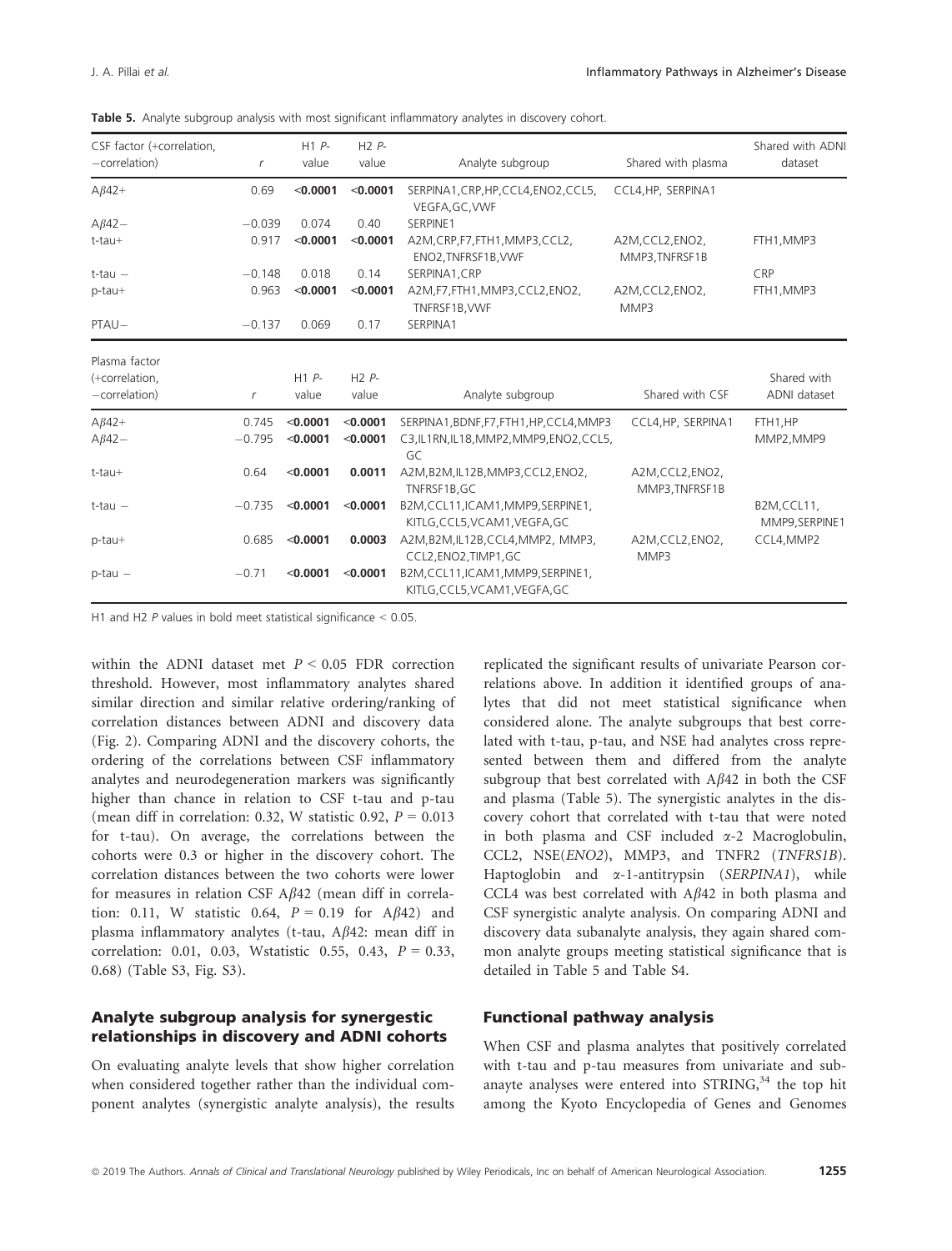

Figure 2. Cluster plot noting similar correlation ordering among the inflammatory analytes in ADNI and discovery cohorts, with shared ordering of analytes more notable in CSF than plasma measures.(Colored points: Pearson correlation coefficients of discovery and ADNI analytes, Connector lines: difference in correlation values for each analyte compared between the two datasets).

 $(KEGG)$  pathways<sup>38</sup> in both CSF (gene count 4,  $P < 0.0001$ ) and plasma (gene count = 3,  $P = 0.0021$ ) was the TNF signaling pathway (KEGG entry: hsa04668). In relation to  $A\beta 42$  levels both in the CSF (gene count 3,  $P = 0.0012$ ) and plasma (gene count 3,  $P = 0.0022$ ), the complement and coagulation cascade (KEGG entry: hsa04610) was noted consistently among the top KEGG pathway hits (Table S5).

#### AD brain transcriptomic analysis

Using autopsy AD brain whole-genome transcriptomic data, three coexpression modules (M1-M3 see Fig. 3 for module details) were identified. The modules represent network gene clusters that share highly similar expression patterns in the three AD brain regions evaluated. Functional analyses by STRING showed that the transciptomic gene modules again included key inflammatory pathways identified in the CSF and plasma analytes that correlated with AD biomarkers (cytokine–cytokine receptor interaction, complement and coagulation cascade, and TNF signaling pathway) (Fig. S3). The modules share genes with significant analytes from the synergic group analysis (Module 1: A2M, SCF, MMP2, F7, FTH1, CRP, and AAT. Module 2: TNFRSF1B, B2M, TIMP1, ICAM1, Module 3: did not enrich to a KEGG cluster).

### **Discussion**

This study clearly demonstrates activation of key shared inflammatory pathways across the CSF, plasma and brain tissue in human subjects with AD. In our discovery dataset, the inflammatory analytes that best correlated with levels of t-tau, p-tau, and NSE levels were in TNF signaling pathway and those that best correlated to  $A\beta 42$  were in the complement and coagulation pathway. These pathway activations were also noted to be enriched in AD brain tissue following a transcriptomic gene coexpression analysis.

### Replication of CSF and plasma results in ADNI

The AD biomarkers shared similar relationships to significant inflammatory analytes in both the cohorts (Fig. 2). The discovery cohort with a larger range of AD biomarker values had consistently larger correlation coefficients than ADNI. The median and range of CSF  $A\beta$ 42 and t-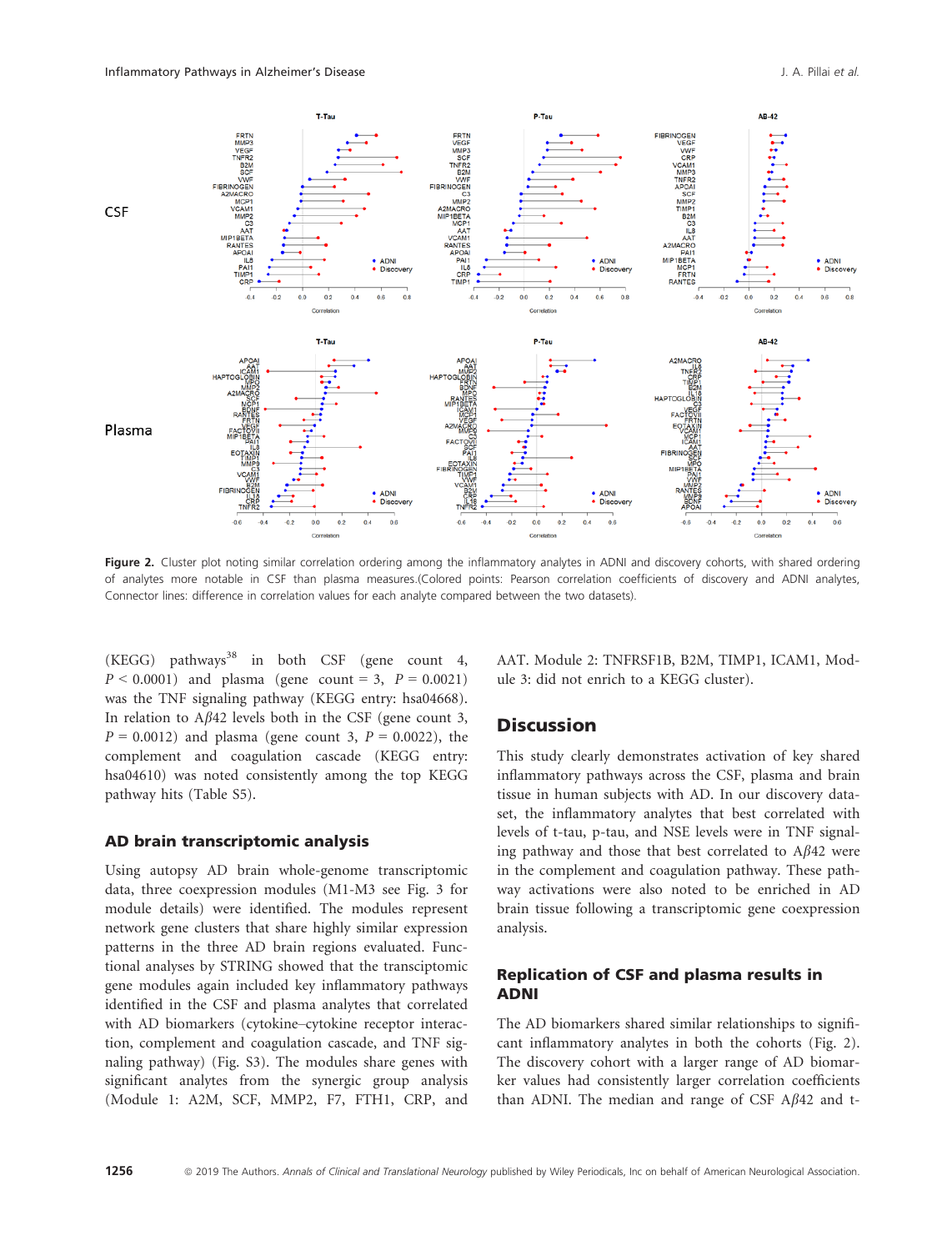

Figure 3. Network analysis dendrogram showing modules based on the coexpression topological overlap of genes related to inflammatory analytes and brain transcriptome. Color bars give information on module membership in they hold one or more analytes of significance identified in CSF and plasma. The table provides the related enrichment for KEGG pathways within these specific inflammation-related gene clusters of interest and false discovery rate.

tau, p-tau were different between ADNI and discovery cohorts (even though both met MCI-AD criteria) likely due to different analyte platforms for AD biomarkers. This likely impacts the correlation strengths between biomarkers and inflammatory analytes. However, these differences in absolute correlations did not notably impact the relative ordering/ranking of analyte correlations between the cohorts.

The relative ordering of the CSF inflammatory analyte correlations with CSF t-tau and t-tau was significantly high between the ADNI and discovery cohorts, with slightly lower correspondence for  $A\beta 42$  and plasma analytes. Furthermore, in the synergistic subgroup analysis after FDR correction, among the analytes with at least 50% of values above the limit of detection in the discovery panel, 30% were replicated in ADNI CSF. The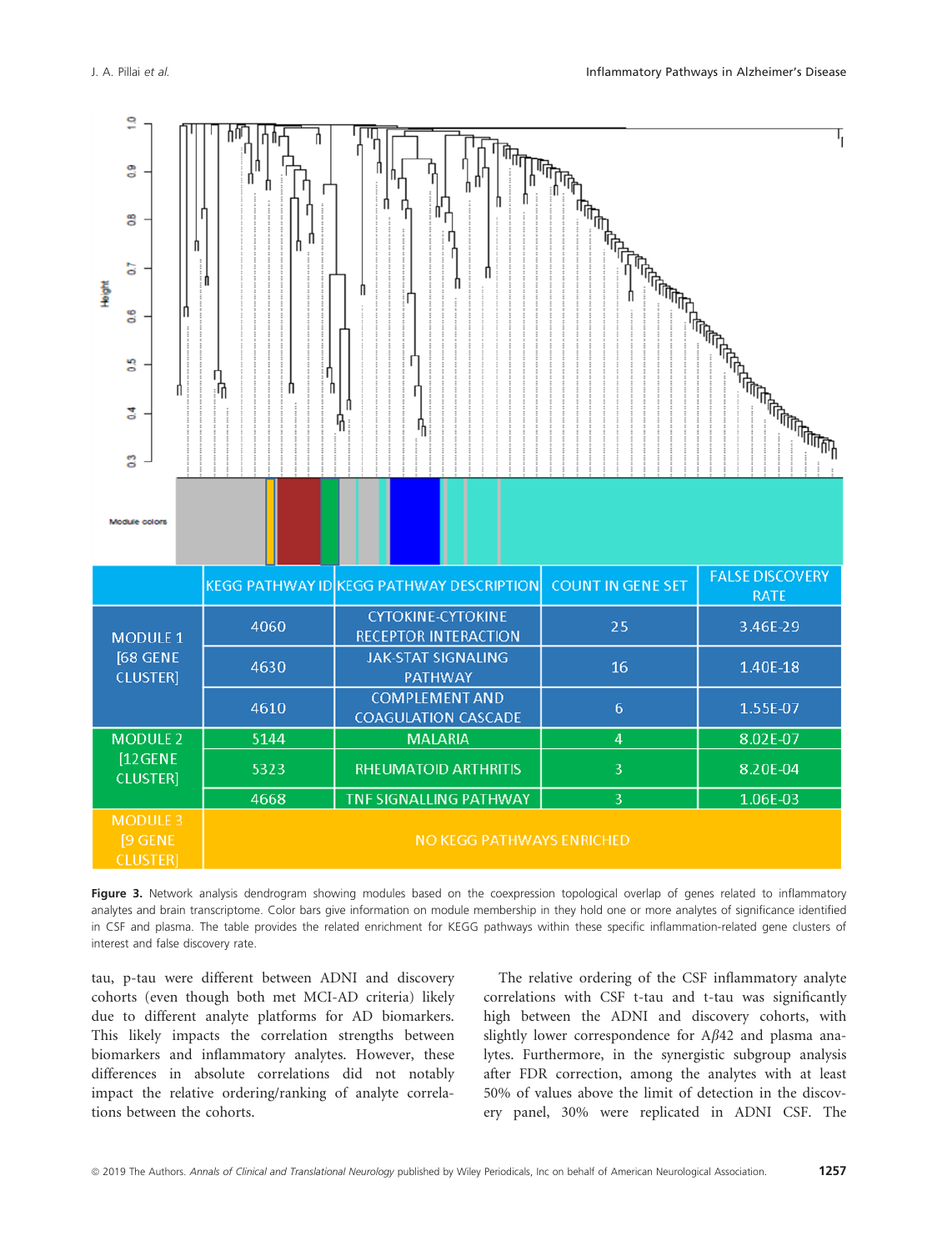functional analysis of synergistic analytes in ADNI also independently pointed to shared inflammatory pathway activations as in the discovery cohort.

The differences in analyte correlation strengths between the discovery and the ADNI cohorts could be related to number of potential factors, (1) given the well-known challenges in standardization of AD biomarker quantification and these measurements being undertaken by necessity across different laboratories (Table 1) (2) Differences in patient recruitment characteristics: a memory clinic sample of MCI subjects with notable cognitive concerns in the discovery cohort, versus a longitudinal MCI cohort in ADNI with slightly lower CDR-SB and higher MMSE (Table 1). This could be related to an earlier stage of MCI-AD or potential biases against atypical forms of AD in ADNI (e.g., frontal variant, logopenic aphasia) c) Fewer shared correlation trends in the plasma than the CSF between the two cohorts (Fig. 2), also supports the possibility that these differences could be related to concomitant environmental exposures and/or medical comorbidities that were different between the cohorts, that could potentially have had a stronger effect on the plasma analyte levels than CSF analytes.

#### Brain transcriptome replication

Our use of AD brain transcriptome to evaluate the enrichment of inflammatory pathway activation provides additional level of confidence in the key inflammation-related pathways identified. The correspondence in key inflammatory analyte genes, and inflammatory pathways between brain, CSF, and plasma (A2M, SCF, MMP2, F7, FTH1, CRP, AAT, TNFRSF1B, B2M, TIMP1, ICAM1) following these results also provides a starting point for further experimental investigation of targeted inflammatory analytes in the CSF/ plasma knowing that a high degree of conserved biology exists with the brain.

### Key analytes of note

#### Tumor necrosis factor receptor 2 (TNFR2)

Among the TNF signaling pathway analytes, TNFR2 had a consistently high correlation value to CSF t-tau, p-tau, and NSE. TNFR2 is expressed primarily in immune and endothelial cells. Signaling through TNFR2 activates inflammatory and prosurvival signaling pathways through subsequent activation of cellular inhibitor of apoptosis (cIAPs) and the NF- $\kappa$ B pathway.<sup>38</sup> Interestingly, prior reports note a negative correlation between CSF levels of proinflammatory TNF $\alpha$  and t-tau.<sup>39</sup> Unlike TNFR2, it is notable that  $TNF\alpha$  and related proinflammatory cytokines IL-6 and IL-1 $\beta$  did not meet the limit of detection in greater than 50% of subjects in both the cohorts used in the analysis. Taken together these suggest a cell protective role for the TNFR2 mediated pathway in MCI-AD. Additional analytes that correlated to the neurodegeneration markers are known to be part of the TNF signaling pathways mediating downstream functions including leukocyte recruitment across the blood brain barrier (CCL2), remodeling of extra cellular matrix (MMP3), cell adhesion (VCAM1), and vascular effects  $(VGEF)$ <sup>38,40</sup>

#### Stem cell factor (SCF)

SCF levels also correlated highly to CSF t-tau and p-tau. It is a hematopoeitic growth factor that is critically involved in regulation of blood cell production and mobilization of bone marrow stem cells and cell migration. $41$ SCF is highly overexpressed by neurons at sites of brain injury. It has been noted to mediate chemoattractant activity for neural stem/progenitor cell migration and thought to play a repair role in models of stroke.<sup>42</sup> In the context of AD it has been reported to be low in the CSF and plasma of AD patients $43$  and therapeutic effects of systemic SCF administration in mice models have shown promise in reducing amyloid.<sup>44</sup>

The analytes related to the Complement and Coagulation pathways that were strongly related to CSF  $A\beta 42$ include a-1-antitrypsin, plasminogen activator inhibitor (PAI) Type 1, and von Willebrand factor in the CSF and a-1-antitrypsin, complement factor 3 and coagulation factor VII in the plasma. The main consequences of the activation of this pathway are the opsonization of pathogens, the recruitment of inflammatory and immunocompetent cells, and the direct killing of pathogens.<sup>38</sup> The association between levels of these analytes and  $A\beta$  burden has been noted in multiple previous studies.45–48 Among the other inflammatory analytes of significance in our results, the relationships between AD diagnosis and CCL2,<sup>11</sup>  $MMP2<sub>1</sub><sup>49</sup>$  and VGEF<sup>50</sup> have been previously reported, whereas VCAM1 has been reported in relation to both AD and vascular cognitive impairment. $51$ 

Even as TNF- $\alpha$ , IL-1 $\beta$ , IL-6 and, IL-12 did not meet threshold for analysis, among proinflammatory cytokines that met analysis threshold, CSF and plasma CRP had negative correlations with CSF t-tau in both cohorts, whereas IL-18 in the plasma had negative correlations with CSF t-tau in both cohorts (Fig. 2). The direction of correlation in the above two analytes were consistent between the ADNI and discovery cohorts. In the plasma, the lack of some classical proinflammatory analytes as reported in previous AD meta-analysis, is notable.<sup>18</sup> No prior studies have evaluated inflammatory analytes measured both in CSF and plasma in relation to CSF AD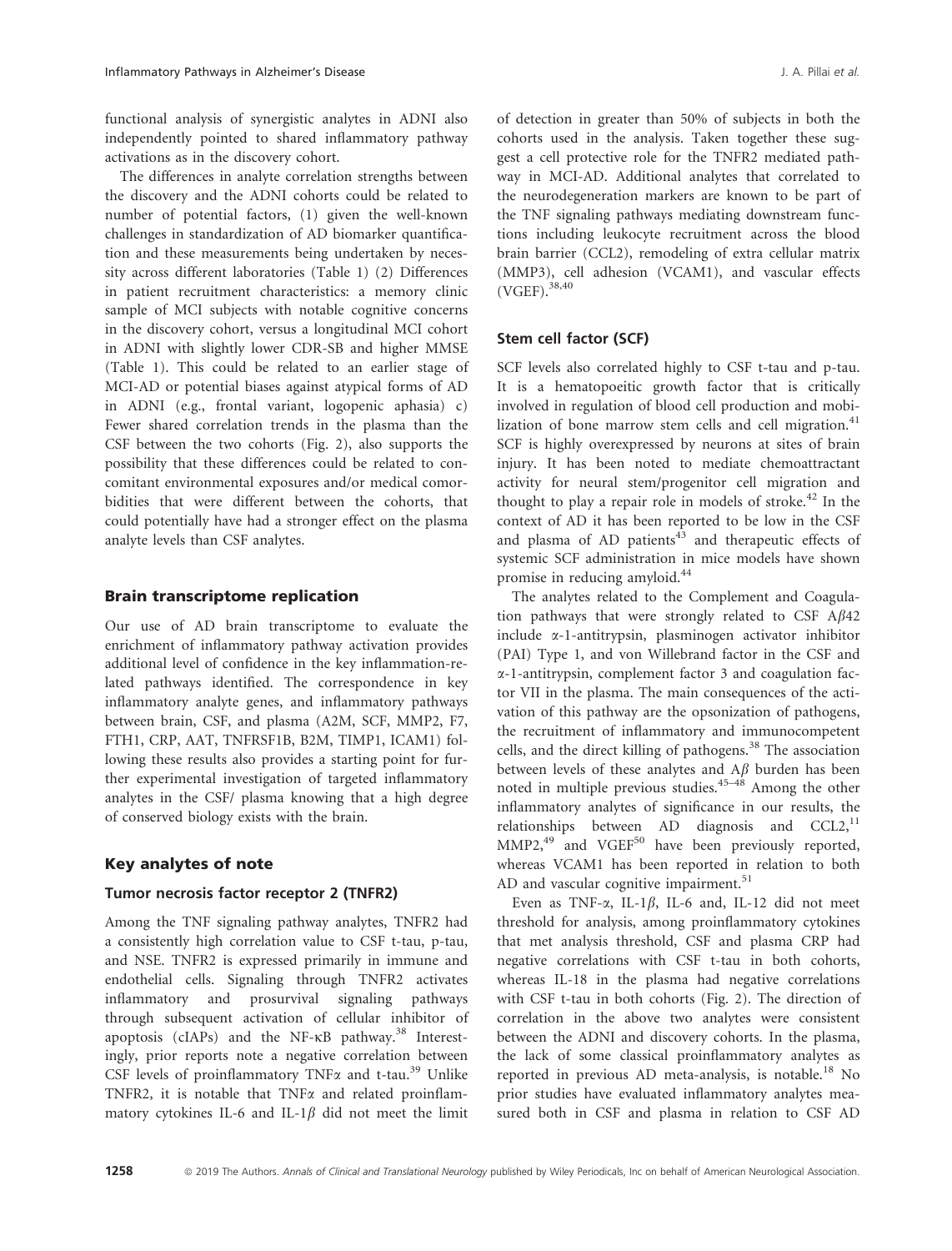biomarker levels, using Luminex technology to enable direct comparisons. Additionally as some of the prior studies lacked data on clinical variables that could impact proinflammation markers including comorbidities and concomitant medications (evaluated in this study), that could also account for difference in results.

Another inference from our CSF data is that, at the MCI stage of AD, TNF pathway cytokines that have been noted in AD animal and in vitro models in relation to amyloid,<sup>52</sup> were here best correlated not to CSF  $A\beta$ 42 levels but to CSF t-tau, p-tau, and NSE pointing to potential TNF pathway activation in relation to beta amyloid deposition starting earlier in preclinical  $AD<sup>53</sup>$  that warrants investigation.

#### Strengths and limitations

There are several differences between the current study design and previous reports. First, even though some prior reports had a larger number of subjects than this study, they often lacked characterization by AD biomarkers, and often focused on the dementia stage of AD, both of which could potentially add confounders to the results. Furthermore, none of these previous studies had a validation cohort to evaluate replicability of results on the same analysis platform. Additionally the methods used in prior analyses were based on in-house methodologies, mostly ELISA, and not from a clinically validated shared resource that others could replicate their results against, limiting the generalizability. Second, there are concomitant CSF and plasma measurements to evaluate both peripheral and CNS-related inflammation changes in this report. Third, this study has multiple internal and external validity checks to account for quality of data and measurements. Fourth, we were able go beyond single analyte associations to meaningfully assess multiple analytes and narrow our focus to key activated biological pathways. Fifth, we could assess the relevance of functional pathways identified in CSF and plasma across two different cohorts and for their activation in the AD brain tissue as well and validate these results.

Despite these strengths both Type I and II errors have to be considered in this study where we do not confirm some plasma analyte results reported previously, while other analytes (e.g., YKL-40) were not analyzed in the RBM MAP. Our results pass a stringent multiple comparisons cut-off but it is possible that with weaker enrichment patterns other analytes of significance may become more salient with increased sample sizes. Lack of neuropathologic confirmation of diagnosis also limits our understanding of the role for mixed pathology.

## Conclusion

We report key inflammation-related pathway activations related to the TNF signaling pathway and complement and coagulation cascade were conserved in plasma, CSF and brain tissue in symptomatic AD. A cell protective rather than the proinflammatory analyte profile predominates in the CSF at the MCI-stage of AD in relation to neurodegeneration markers. Exploring their modulation toward therapeutic outcomes could be of clinical interest.

### Acknowledgment

We thank the patients and families who took part in the discovery cohort at Cleveland Clinic Lou Ruvo Center for Brain Health.

Data collection and sharing for this project was funded by the Alzheimer's Disease Neuroimaging Initiative (ADNI) (National Institutes of Health Grant U01 AG024904) and DOD ADNI (Department of Defense award number W81XWH-12-2-0012). ADNI is funded by the National Institute on Aging, the National Institute of Biomedical Imaging and Bioengineering, and through generous contributions from the following: AbbVie, Alzheimer's Association; Alzheimer's Drug Discovery Foundation; Araclon Biotech; BioClinica, Inc.; Biogen; Bristol-Myers Squibb Company; CereSpir, Inc.; Cogstate; Eisai Inc.; Elan Pharmaceuticals, Inc.; Eli Lilly and Company; EuroImmun; F. Hoffmann-La Roche Ltd and its affiliated company Genentech, Inc.; Fujirebio; GE Healthcare; IXICO Ltd.; Janssen Alzheimer Immunotherapy Research & Development, LLC.; Johnson & Johnson Pharmaceutical Research & Development LLC.; Lumosity; Lundbeck; Merck & Co., Inc.; Meso Scale Diagnostics, LLC.; NeuroRx Research; Neurotrack Technologies; Novartis Pharmaceuticals Corporation; Pfizer Inc.; Piramal Imaging; Servier; Takeda Pharmaceutical Company; and Transition Therapeutics. The Canadian Institutes of Health Research is providing funds to support ADNI clinical sites in Canada. Private sector contributions are facilitated by the Foundation for the National Institutes of Health [\(www.f](http://www.fnih.org) [nih.org](http://www.fnih.org)). The grantee organization is the Northern California Institute for Research and Education, and the study is coordinated by the Alzheimer's Therapeutic Research Institute at the University of Southern California. ADNI data are disseminated by the Laboratory for Neuro Imaging at the University of Southern California.

### Author Contributions

1. Research Project: A. Conception, B. Organization, C. Execution; 2. Statistical Analysis: A. Design, B. Execution,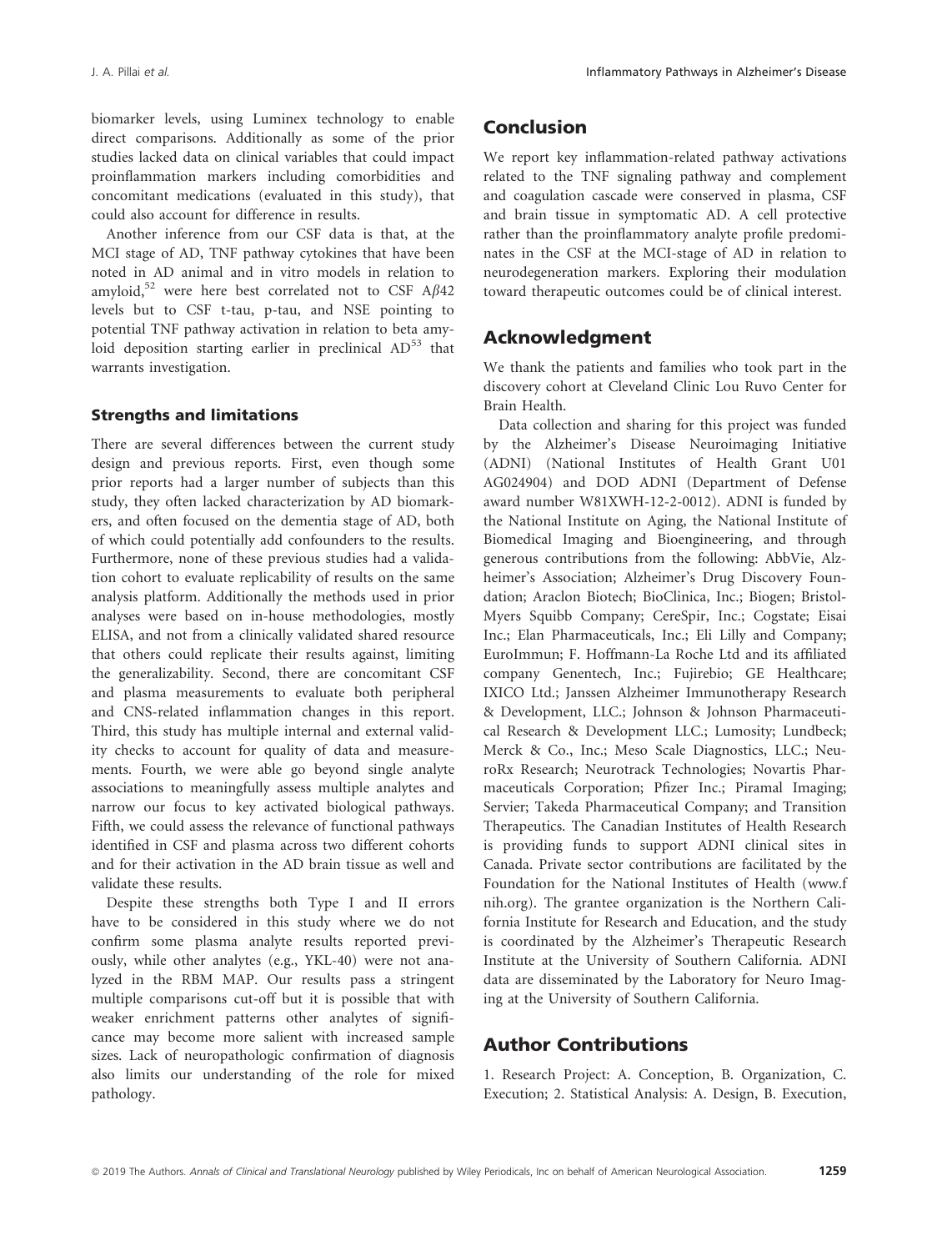C. Review and Critique; 3. Manuscript Preparation: A. Writing the First Draft, B. Review and Critique.

J.A.P.: 1) A, B, C 2) A, B 3) A B.T.L.: 1) A 2) C 3) B S.M.: 2) A, B 3) B J.B.: 2) A, B 3) B L.M.B.: 1) B, 2) C, 3) B S.M.R.: 1) B, 2) C, 3) B M.C.: 1) B, 2) C, 3) B J.B.L.: 1) B, 2) C, 3) B

# Conflict of Interest

Full Financial Disclosures of all Authors for the Past Year:

Jagan A Pillai has obtained funding for research from the National Institutes of Health, Alzheimer's Association and Keep Memory Alive foundation. Bruce T Lamb has received honoraria or consulting fees from Eli Lilly, Amgen and Eisai and research funding from the National Institutes of Health, US Department of Defense, the Alzheimer's Association and the BrightFocus Foundation. Stephen M. Rao has received honoraria, royalties or consulting fees from: Biogen, Genzyme, Novartis, American Psychological Association, International Neuropsychological Society and research funding from the National Institutes of Health, US Department of Defense, National Multiple Sclerosis Society, CHDI Foundation, Biogen, and Novartis. James B. Leverenz has received consulting fees from Axovant, GE Healthcare, Navidea Biopharmaceuticals, Takeda, and Grant support from Alzheimer's Association, Alzheimer's Drug Discovery Foundation, Biogen, Genzyme/Sanofi, Lundbeck, Michael J Fox Foundation, National Institute of Health. Sean Maxwell, James Bena, Lynn Bekris, Mark Chance declared no conflict of interest.

#### References

- 1. Wyss-Coray T. Inflammation in Alzheimer disease: driving force, bystander or beneficial response? Nat Med 2006;12:1005–1015.
- 2. Holtzman DM, Mandelkow E, Selkoe DJ. Alzheimer disease in 2020. Cold Spring Harb Perspect Med 2012;1: a011585.
- 3. Bettcher BM, Kramer JH. Longitudinal inflammation, cognitive decline, and Alzheimer's disease: a mini-review. Clin Pharmacol Ther 2014;96:464–469.
- 4. Perry VH, Cunningham C, Holmes C. Systemic infections and inflammation affect chronic neurodegeneration. Nat Rev Immunol 2007;7:161–167.
- 5. Holmes C, Cunningham C, Zotova E, et al. Systemic inflammation and disease progression in Alzheimer disease. Neurology 2009;73:768–774.
- 6. Song F, Poljak A, Smythe GA, Sachdev P. Plasma biomarkers for mild cognitive impairment and Alzheimer's disease. Brain Res Rev 2009;61:69–80.
- 7. Lucin KM, Wyss-Coray T. Immune activation in brain aging and neurodegeneration: too much or too little? Neuron 2009;15:110–122.
- 8. Craig-Schapiro R, Perrin RJ, Roe CM, et al. YKL-40: a novel prognostic fluid biomarker for preclinical Alzheimer's disease. Biol Psychiatry 2010;15:903–912.
- 9. Réaux-Le Goazigo A, Van Steenwinckel J, Rostène W et al. Current status of chemokines in the adult CNS. Prog Neurogibol 2013;104:67–92.
- 10. Hye A, Riddoch-Contreras J, Baird AL, et al. Plasma proteins predict conversion to dementia from prodromal disease. Alzheimer's Dement 2014;10:799–807.
- 11. Westin K, Buchhave P, Nielsen H, et al. CCL2 is associated with a faster rate of cognitive decline during early stages of Alzheimer's disease. PLoS ONE 2012;7: e30525.
- 12. Tosto G, Reitz C. Genome-wide association studies in Alzheimer's disease: a review. Curr Neurol Neurosci Rep 2013;13:381.
- 13. Jonsson T, Stefansson H, Steinberg S, et al. Variant of TREM2 associated with the risk of Alzheimer's disease. N Engl J Med 2013;368:107–116.
- 14. Wyss-Coray T, Rogers J. Inflammation in Alzheimer disease-a brief review of the basic science and clinical literature. Cold Spring Harb Perspect Med 2012;2:a006346.
- 15. Heneka MT, Carson MJ, El Khoury J, et al. Neuroinflammation in Alzheimer's disease. Lancet Neurol 2015;14:388–405.
- 16. Swardfager W, Lanctôt K, Rothenburg L, et al. A metaanalysis of cytokines in Alzheimer's disease. Biol Psychiatry 2010;68:930–941.
- 17. Saleem M, Herrmann N, Swardfager W, et al. Inflammatory markers in mild cognitive impairment: a meta-analysis. J Alzheimers Dis 2015;47:669–679.
- 18. Lai K, Liu CS, Rau A, et al. Peripheral inflammatory markers in Alzheimer's disease: a systematic review and meta-analysis of 175 studies. J Neurol Neurosurg Psychiatry 2017;88:876–882.
- 19. Albert MS, DeKosky ST, Dickson D, et al. The diagnosis of mild cognitive impairment due to Alzheimer's disease: recommendations from the National Institute on Aging-Alzheimer's Association workgroups on diagnostic guidelines for Alzheimer's disease. Alzheimer's Dement 2011;7:270–279.
- 20. Folstein MF, Folstein SE, McHugh PR. "Mini-mental state". A practical method for grading the cognitive state of patients for the clinician. J Psychiatr Res 1975;12:189– 198.
- 21. Wechsler D. Wechsler memory scale—revised. San Antonio, TX: The Psychological Corporation, 1987.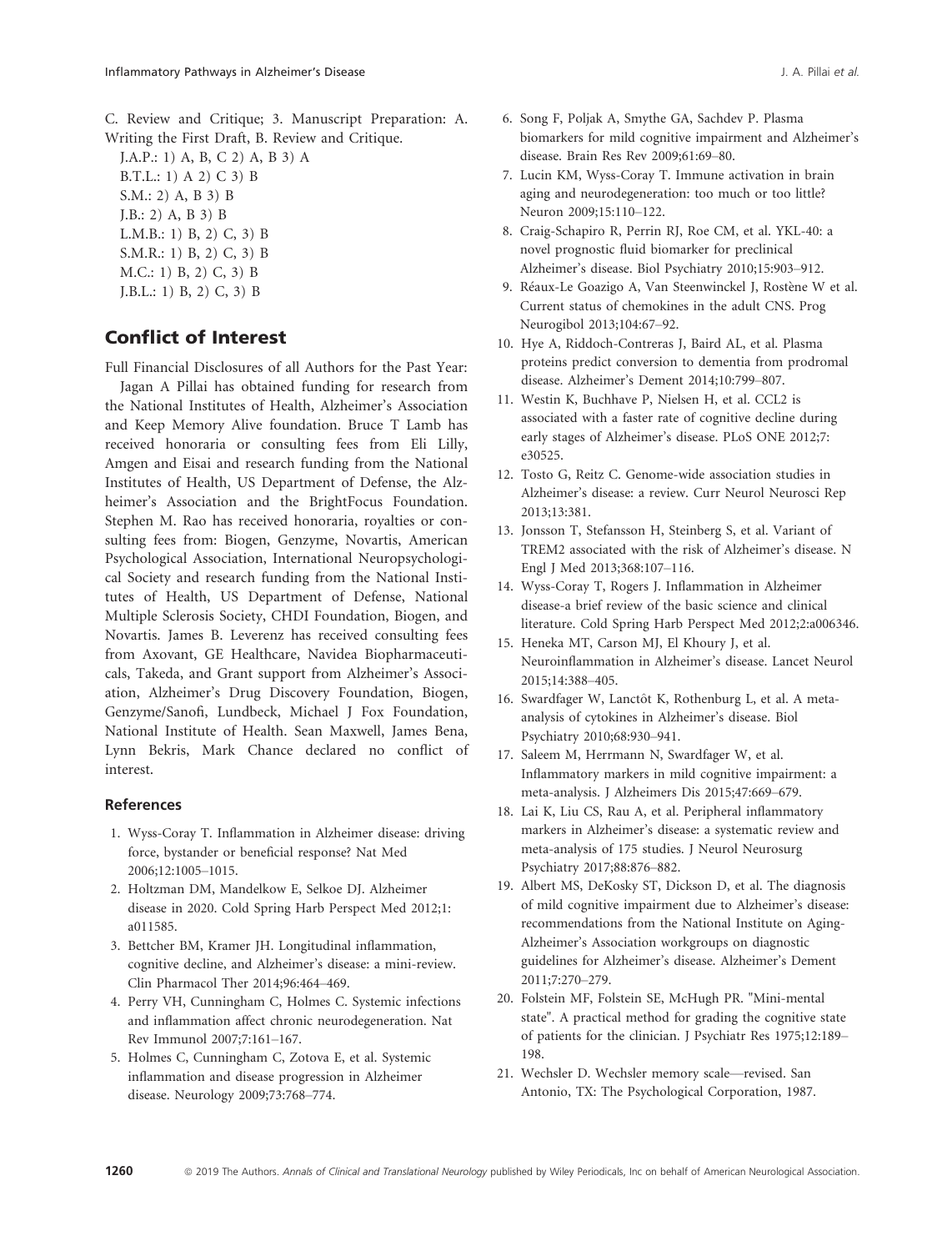- 22. Morris JC. The Clinical Dementia Rating (CDR): current version and scoring rules. Neurology 1993;43:2412–2414.
- 23. Mattis S. Dementia rating scale: professional manual. Odessa, FL: Psychological Assessment Resources, 1988.
- 24. Shaw LM, Vanderstichele H, Knapik-Czajka M, et al. Alzheimer's disease neuroimaging initiative. Cerebrospinal fluid biomarker signature in Alzheimer's disease neuroimaging initiative subjects. Ann Neurol 2009;65:403– 413.
- 25. Olsson A, Vanderstichele H, Andreasen N, et al. Simultaneous measurement of beta-amyloid(1–42), total tau, and phosphorylated tau (Thr181) in cerebrospinal fluid by the xMAP technology. Clin Chem 2005;51:336– 345.
- 26. Khan W, Aguilar C, Kiddle SJ, et al. A subset of cerebrospinal fluid proteins from a multi-analyte panel associated with brain atrophy, disease classification and prediction in Alzheimer's disease. PLoS ONE 2015;10: e0134368.
- 27. Biomarkers Consortium ADNI CSF Targeted Proteomics Project - Data Primer Version 28 Dec 2011. Downloaded from "<http://adni.loni.usc.edu/methods/>" on December 1st 2018.
- 28. The Gene Ontology Consortium. Expansion of the gene ontology knowledgebase and resources. Nucleic Acids Res 2017;45:D331–D338.
- 29. Nibbe RK, Koyutürk M, Chance MR. An integrative omics approach to identifyfunctional sub-networks in human colorectal cancer. PLoS Comput Biol 2010;6: e1000639.
- 30. Maxwell S, Chance MR, Koyutürk M. Linearity of network proximity measures: implications for set-based queries and significance testing. Bioinformatics 2017;33:1354–1361.
- 31. Chatraryamontri A, Oughtred R, Boucher L, et al. The BioGRID interaction database: 2017 update. Nucleic Acids Res 2017;45:D369–D379.
- 32. Nibbe RK, Markowitz S, Myeroff L, et al. Discovery and scoring of protein interaction subnetworks discriminative of late stage human colon cancer. Mol Cell Proteomics 2009;8:827–845.
- 33. Chuang HY, Lee E, Liu YT, et al. Network-based classification of breast cancer metastasis. Mol Syst Biol 2007;3:140.
- 34. Szklarczyk D, Morris JH, Cook H, et al. The STRING database in 2017: quality-controlled protein-protein association networks, made broadly accessible. Nucleic Acids Res 2017;45:D362–D368.
- 35. Langfelder P, Zhang B, Horvath S. Defining clusters from a hierarchical cluster tree: the Dynamic Tree Cut package for R. Bioinformatics 2008;24:719–720.
- 36. Parikshak NN, Luo R, Zhang A, et al. Integrative functional genomic analyses implicate specific molecular pathways and circuits in autism. Cell 2013;155:1008–1021.
- 37. Zambon AC, Gaj S, Ho I, et al. GO-Elite: a flexible solution for pathway and ontology over-representation. Bioinformatics 2012;28:2209–2210.
- 38. Kanehisa M, Sato Y, Kawashima M, et al. KEGG as a reference resource for gene and protein annotation. Nucleic Acids Res 2016;44:D457–D462.
- 39. Tarkowski E, Blennow K, Wallin A, Tarkowski A. Intracerebral production of tumor necrosis factor-alpha, a local neuroprotective agent, in Alzheimer disease and vascular dementia. J Clin Immunol 1999;19:223–230.
- 40. Lancet D, Safran M, Olender T, et al.GeneCards tools for combinatorial annotation and dissemination of human genome information GIACS Conference on Data in Complex Systems April, 2008. [www.genecards.org.](http://www.genecards.org)
- 41. Sanchez-Ramos J, Song S, Cao C, Arendash G. The potential of hematopoietic growth factors for treatment of Alzheimer's disease: a mini-review. BMC Neurosci 2008;9 (Suppl 2):S3.
- 42. Zhao LR, Singhal S, Duan WM, et al. Brain repair by hematopoietic growth factors in a rat model of stroke. Stroke 2007;38:2584–2591.
- 43. Laske C, Stellos K, Stransky E, et al. Decreased plasma and cerebrospinal fluid levels of stem cell factor in patients with early Alzheimer's disease. J Alzheimers Dis 2008;15:451–460.
- 44. Li B, Gonzalez-Toledo ME, Piao CS, et al. Stem cell factor and granulocyte colony-stimulating factor reduce bamyloid deposits in the brains of APP/PS1 transgenic mice. Alzheimers Res Ther 2011;3:8.
- 45. Nilsson LN, Bales KR, DiCarlo G, et al. Alpha-1 antichymotrypsin promotes beta-sheet amyloid plaque deposition in a transgenic mouse model of Alzheimer's disease. J Neurosci 2001;21:1444–1451.
- 46. Akhter H, Huang WT, van Groen T, et al. A small molecule inhibitor of plasminogen activator inhibitor-1 reduces brain amyloid-β Load and improves memory in an animal model of Alzheimer's disease. J Alzheimers Dis 2018;64:447–457.
- 47. Shi Q, Chowdhury S, Ma R, et al. Complement C3 deficiency protects against neurodegeneration in aged plaque-rich APP/PS1 mice. Sci Transl Med 2017;9: eaaf6295.
- 48. Cortes-Canteli M, Zamolodchikov D, Ahn HJ, et al. Fibrinogen and altered hemostasis in Alzheimer's disease. J Alzheimers Dis 2012;32:599–608.
- 49. Duits FH, Hernandez-Guillamon M, Montaner J, et al. Matrix metalloproteinases in Alzheimer's disease and concurrent cerebral microbleeds. J Alzheimers Dis 2015;48:711–720.
- 50. Hohman TJ, Bell SP, Jefferson AL. Alzheimer's disease neuroimaging initiative. The role of vascular endothelial growth factor in neurodegeneration and cognitive decline: exploring interactions with biomarkers of Alzheimer disease. JAMA Neurol 2015;72:520–529.